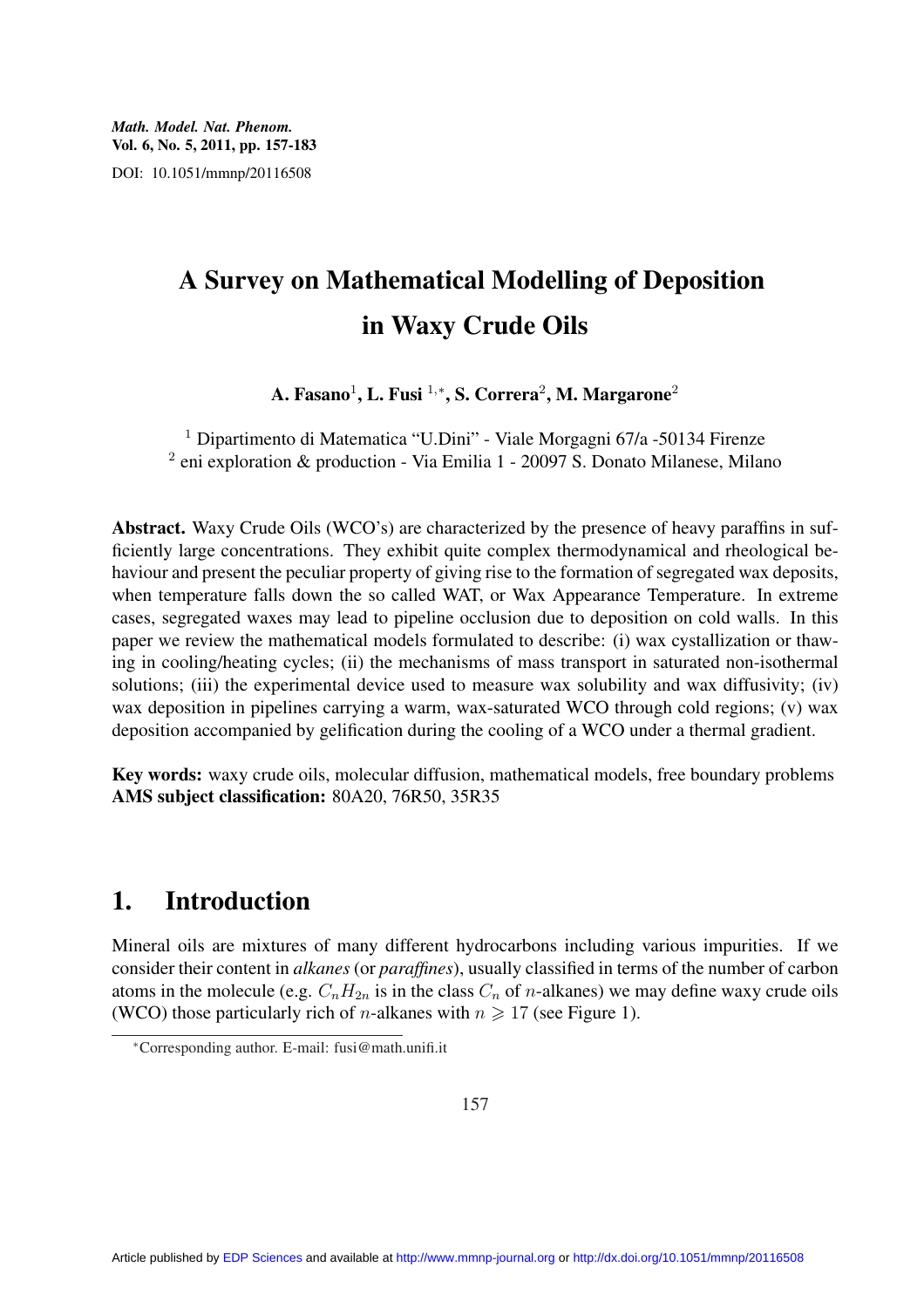

Figure 1: Example of a GC distribution plot of two WCO's

Due to the significant presence of such heavy components and to their heterogeneity, WCO's exhibit very peculiar thermodynamical and rheological properties. Basically, WCOs are characterized by a specific temperature, which is of extreme importance for scientists and engineers handling with these fluids. When the oil is being extracted from reservoir, the temperature may drop below a certain value (the so called Cloud Point or Wax Appearance Temperature, WAT), at which waxes start to solidify and may deposit on the pipe walls (see for example [25]). The most striking consequence can be seen when a WCO is pumped e.g. through a submarine pipeline. If the inlet temperature is e.g. 60  $\div$  80  $^{\circ}$  C, the outer temperature being around 4  $^{\circ}$  C, a radial thermal gradient arises in the pipeline despite thermal insulation, which along a considerable portion of the duct is quite large and mainly confined in a layer close to the pipe wall, since the flow is generally turbulent. As we shall see, such a gradient is able to drive the heavy alkanes to the pipe wall, creating a solid deposit. The deposit can grow to a point that the pipe is eventually occluded. This fact alone explains the importance of predicting the wax deposition rate. This is the main subject we want to treat here. Its tremendous complexity is clearly rooted in the heterogeneity of the material and is further increased by the difficulty of having reliable methods in experiments with WCOs. Moreover, wax deposition can be the result of (and is anyway accompanied by) various concurrent processes, that all need to be modelled.

Various conjectures have been made to provide a theoretical basis to the phenomenon of wax deposition in pipelines in the presence of radial thermal gradients. One mechanism that certainly contributes is molecular diffusion, which will be discussed in some details later. On deposition of waxy gels, a milestone paper is [31], where authors developed a study of the deposition and ageing of wax-oil gel that is formed during the flow of waxy oils in cooled pipes and validated a diffusive model with their own experiments. A concurrent phenomenon that eventually produces a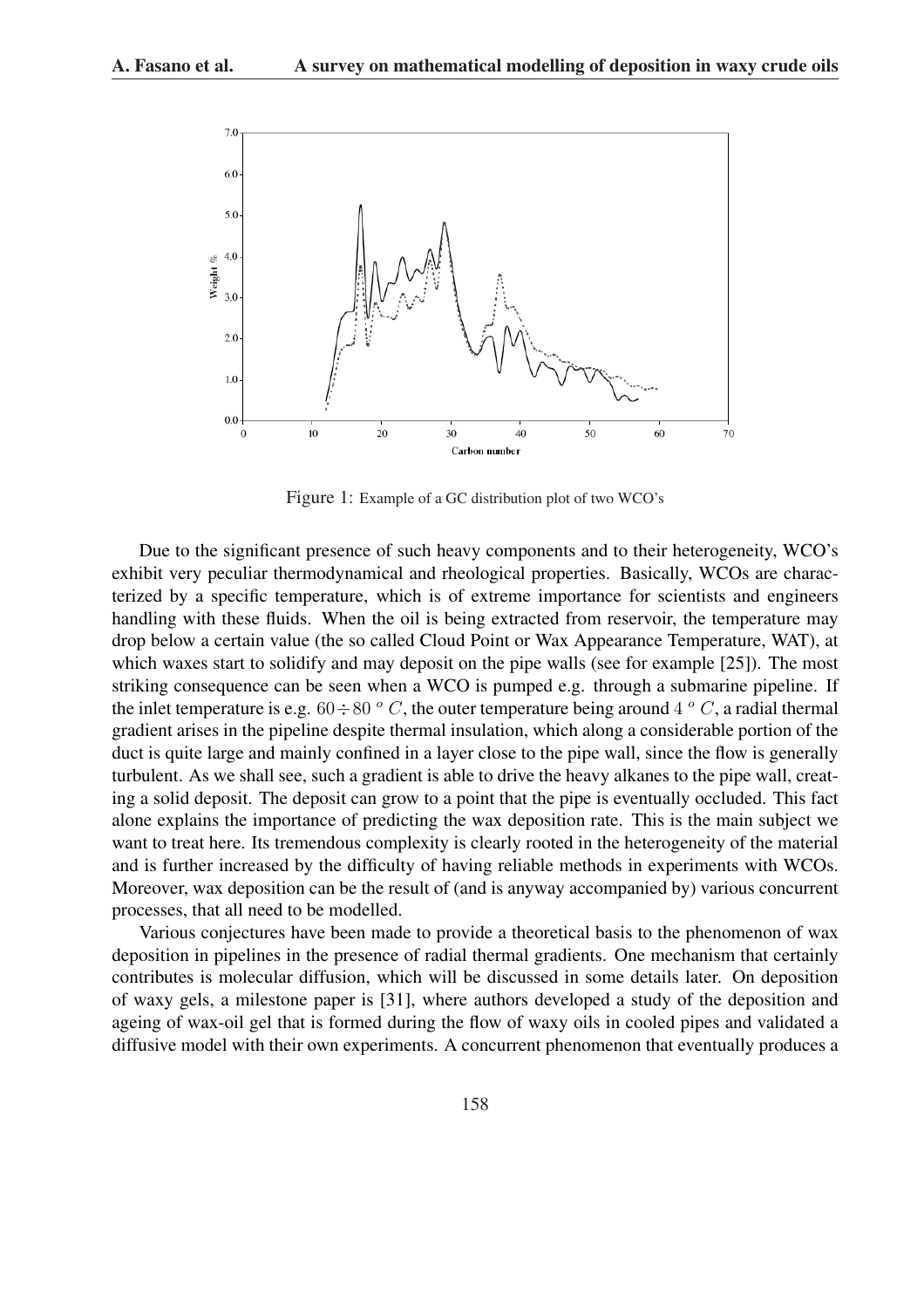



Figure 2: A DSC curve during the cooling of a sample of C36 at 2.5% in decane: the peak indicates the crystallization of wax.

Figure 3: A DSC curve during the heating of a sample of C36 at 2.5% in decane: the peak indicates the dissolution of wax crystals.

solid layer at the wall is the formation of gel. That happens when wax crystals become sufficiently large and numerous to entangle forming a network in which liquid oil is entrapped. The latter phenomenon occurs at sufficiently low temperatures, though above the solidification point of the entire system.

So far we have talked about "wax diffusion", "wax deposition", "wax gelification", but such expressions are definitely misleading, since, as we said, a crude oil is a mixture of many components. Indeed the presence of such components is the source of many difficulties, since the behaviour of a multi-component mixture is far more complicated than, for example, the one of a standard solution (solvent + solute). This is true for what concerns the rheology, the thermodynamics and the diffusive transport, i.e. all the main processes that play a role in the evolution of WCO's. However, in order to formulate mathematically treatable models, a typical simplified scheme of a WCO could be generally adopted in which just two components are considered: the "light" component, acting as the solvent, and the dissolved "wax", considered as a single substance whose properties are obtained by averaging the ones of the various components. In [24] and [15], for example, an idealized two-component system has been reproduced in laboratory, experimenting with solutions of C36 in n−decane in order to investigate the crystallization process using a DSC, as well as the phenomenon of wax migration under thermal gradients. We will shortly comment the calorimetric results in Section 2.

Still referring to the simplified scheme of the two-component system, in Section 3. we will deal with the process of molecular diffusion in non-isothermal saturated solutions (wax migration and deposition on cold walls), a phenomenon associated to the temperature dependence of wax solubility. The main difficulty is to measure the diffusivity of dissolved wax. A device that is used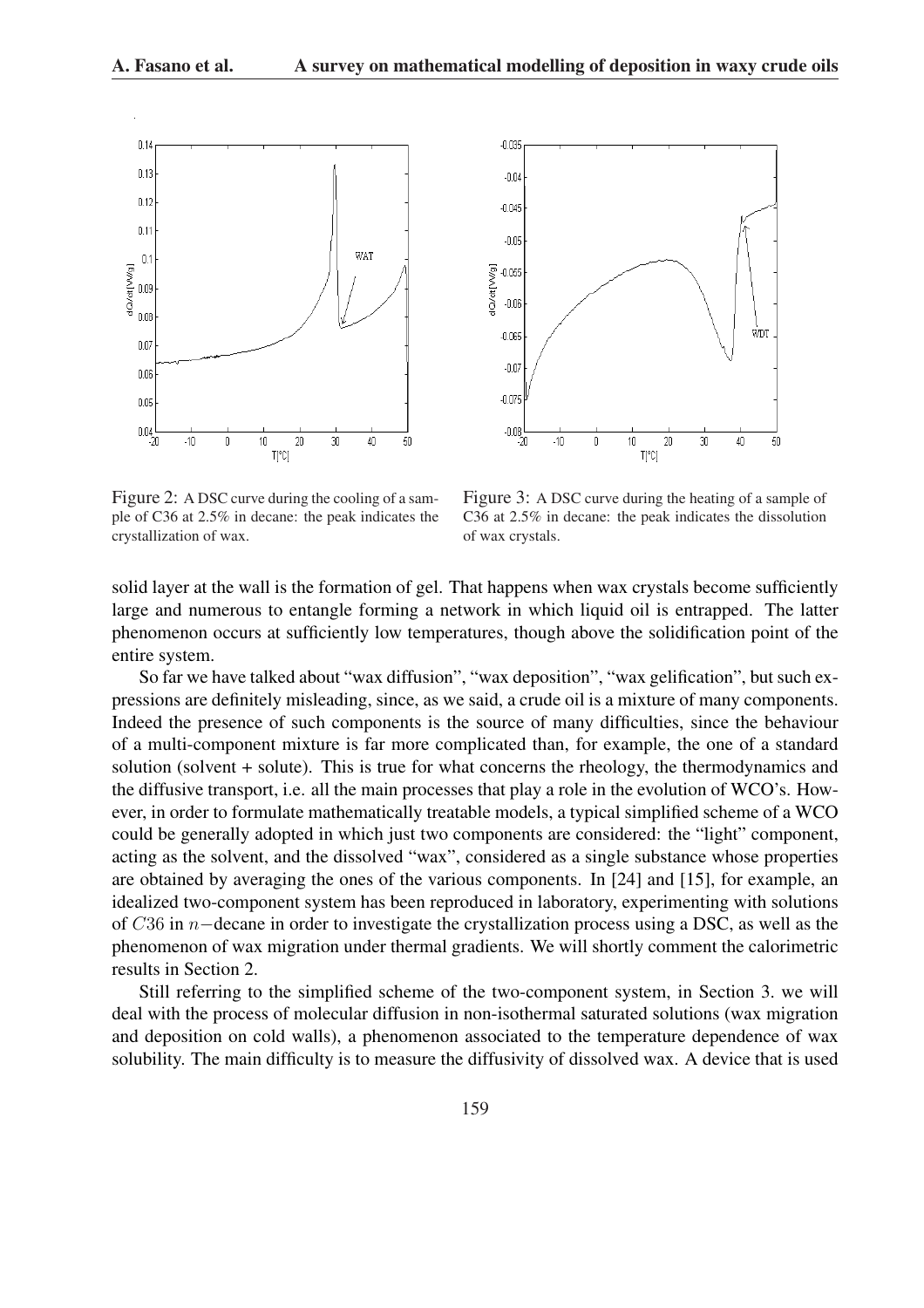to this end and that exploits the phenomenon of wax deposition is the so-called cold finger, which can be static or agitated by impellers. The theoretical basis of such a device has been investigated in [7], [8] and will be described in Section 4.

The application to the wax deposition process in pipelines carrying WCO in turbulent flow will be illustrated in Section 5. The reference paper is [9]. Finally, in Section 6., we will summarize the highly complex problem of gel formation, accompanied by the formation of a solid wax deposit, during the cooling of a static saturated solution [19]. A full description of the flow problem with wax deposition and gelification is still missing.

To our knowledge, the present paper is the first attempt to review mathematical models connected to wax deposition with modelling of lab experiments. On the physical mechanisms involved in wax deposition, apart from one of the first works on this subject [5], a good and critical review can be found in [4] and in [25].

The main source of the material we are going to illustrate comes from a long collaboration with eni exploration and production (and its former R&D company EniTecnologie, San Donato Milanese, Italy), which has involved also I2T3 (Industrial Innovation Through Technological Transfer, Firenze, Italy) and more recently the Donegani Institute (the eni research centre for non conventional energy, Novara, Italy) and the Department of Organic Chemistry "U. Schiff" of University of Florence (Firenze, Italy).

# 2. Calorimetric experiments on the crystallization kinetics

The phenomenon of wax precipitation requires a good knowledge of the solid-liquid equilibrium mechanism involved and different thermodynamical models have been proposed (see [11]-[14], [21], [22], [27]-[34]). The analysis of this phenomenon cannot be separated from the development of experimental methods capable of quantifying the amount of precipitated wax as a function of temperature.

In this section we summarize very briefly the conclusions illustrated in [15] and presented in [24], based on the experiments performed at the Donegani Institute (the eni research centre for non conventional energy, Novara, Italy) and at the Department of Organic Chemistry "U. Schiff" of the University of Florence (Florence, Italy).

DSC (differential scanning calorimetry) is a well known and reliable technique commonly used to this aim because of its simplicity and capacity to develop routine essays. Important informations on this technique can be found, for instance, in [12]. DSC results have been analyzed in order to formulate a specific kinetics able to predict the amount of precipitated wax under given thermal conditions.

DSC experiments have been performed using  $n - C36$  in n–decane (Carlo-Erba) at various concentrations. It has been observed that the samples keep memory of the thermal history and therefore they have been kept for sufficiently long time over 90  $^{\circ}$  C before starting cooling/heating cycles at constant rate  $(1-2 \ ^oC/\text{min})$ . One of the aims was to determine the WAT (Wax Appearance Temperature) and the WDT (Wax Disappearance Temperature). The results, as expected, proved that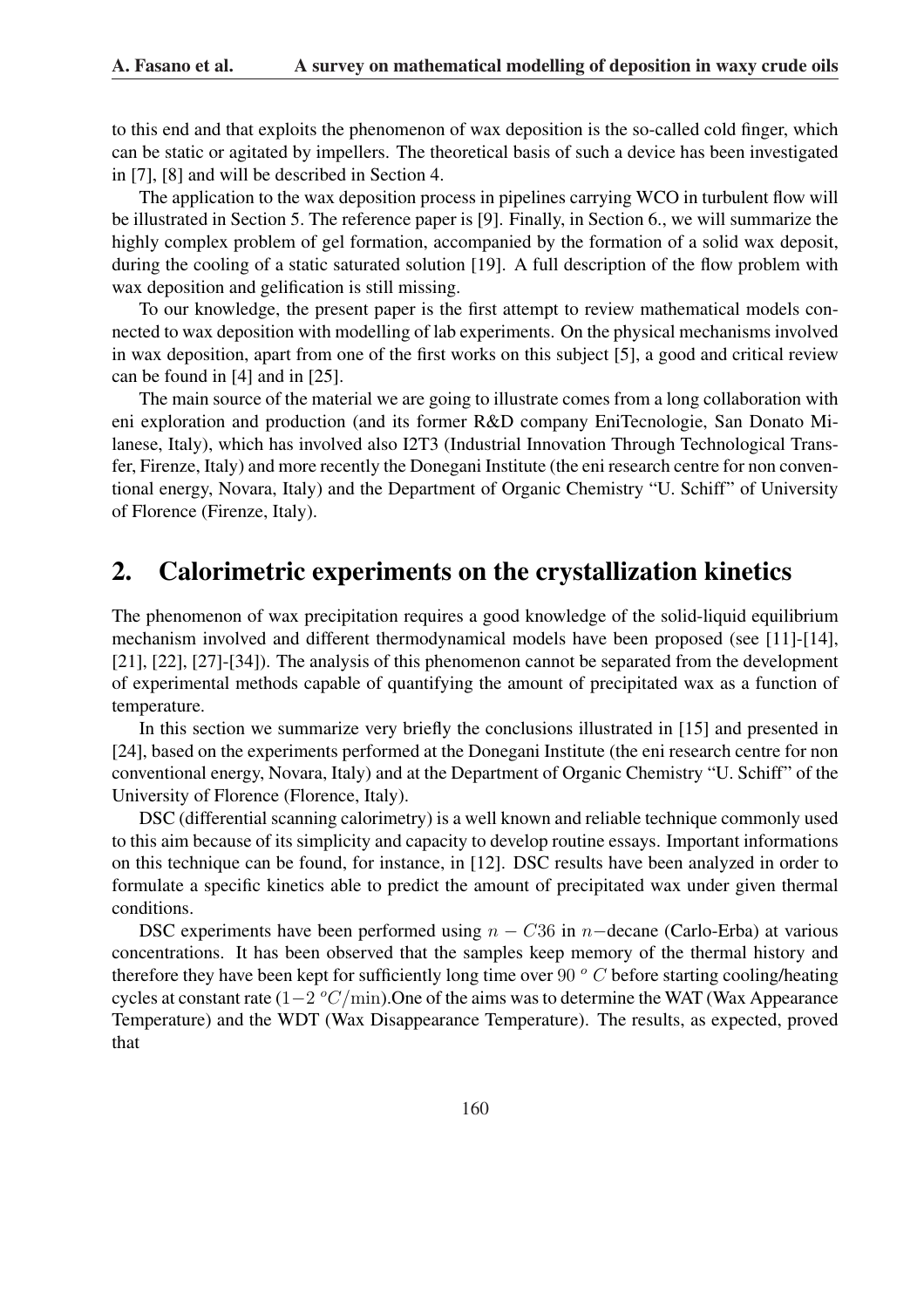(i) The diagram of the heat released during cooling (or equivalently the crystallization rate) is very different from the one of the heat absorbed during heating (measuring the thawing rate) (see Figures 2, 3 from [15]). In particular WAT is systematically lower than WDT, the difference depending on the cooling rate, emphasizing the presence of supercooling.

#### However,

(ii) Experiments performed by rapid cooling to a given temperature showed that the relaxation time to the corresponding asymptotic crystal fraction is rather short (see Figures 4, 5).

This phenomenon is particularly important, since it justifies the assumption (frequently adopted in the sequel) that in a slow cooling process practically no solid segregated phase may survive in an unsaturated solution and that supersaturation phenomena may be neglected. An equation which can describe sufficiently well the crystallization kinetics during cooling is the following

$$
\frac{\partial G}{\partial t} = K(c - c_s)_+^q G^p,\tag{2.1}
$$

where K, p and q are a positive constant, c is total wax concentration and G is the solid wax concentration. Denoting with  $c^* = c + G$  the total amount of wax in the sample the general crystallization kinetics can be rewritten as

$$
\frac{\partial G}{\partial t} = K(c^* - G - c_s)_+^q G^p. \tag{2.2}
$$

In the above equation the quantities  $c_s(T)$  and K are unknown. They can be determined by fitting expression (2.2) with the experimental data obtained through DSC. Depending on whether the system is heated or cooled we will obtain different  $c_s(T)$  and K. In what follows we describe the procedure used to obtain the solubility curve when the system is cooled (the solubility curve in the case the system is heated can be determined in an analogous manner).

We consider a sample of our mixture, containing a total wax concentration  $c^*$ , in which the temperature decreases from a temperature  $T_0$  to a certain temperature  $T_{iso} < T_{WAT}$ . After having reached the value  $T = T_{iso}$  the temperature remains unchanged:

$$
T(t) = \begin{cases} T_0 - \lambda t, & t \in [0, t_{iso}] \\ T_{iso}, & t \in [t_{iso}, t_e]; \end{cases}
$$

where  $T_{iso} = T_0 - \lambda t_{iso}$ ,  $\lambda > 0$  is the constant cooling rate and  $t_e$  is the final time of the experiment. The segregation rate is given by (2.2) where  $c_s = c_s(T_{iso})$  and K are unknown. By rearranging the DSC data we are able to obtain the experimental values  $G_{exp}(t_i)$ , at the instants  $t_i \in [t_{iso}, t_e]$ . Thus, by fitting the curve given by  $(2.2)$  to these data, we can estimate the unknown quantities  $c_s$ and K.

Given a total wax concentration  $c^*$ , this procedure has been performed for different values of  $T_{iso}$  and using, in particular,  $q = 1$  and  $p = 3/4$  (the latter comes from the assumption that the crystals have a spherical shape, see [28] for details). In order to be sure that, given  $T_{iso}$ , the value  $c_s$  were correct, it has been checked that the procedure gave the same values of  $c_s$ , also for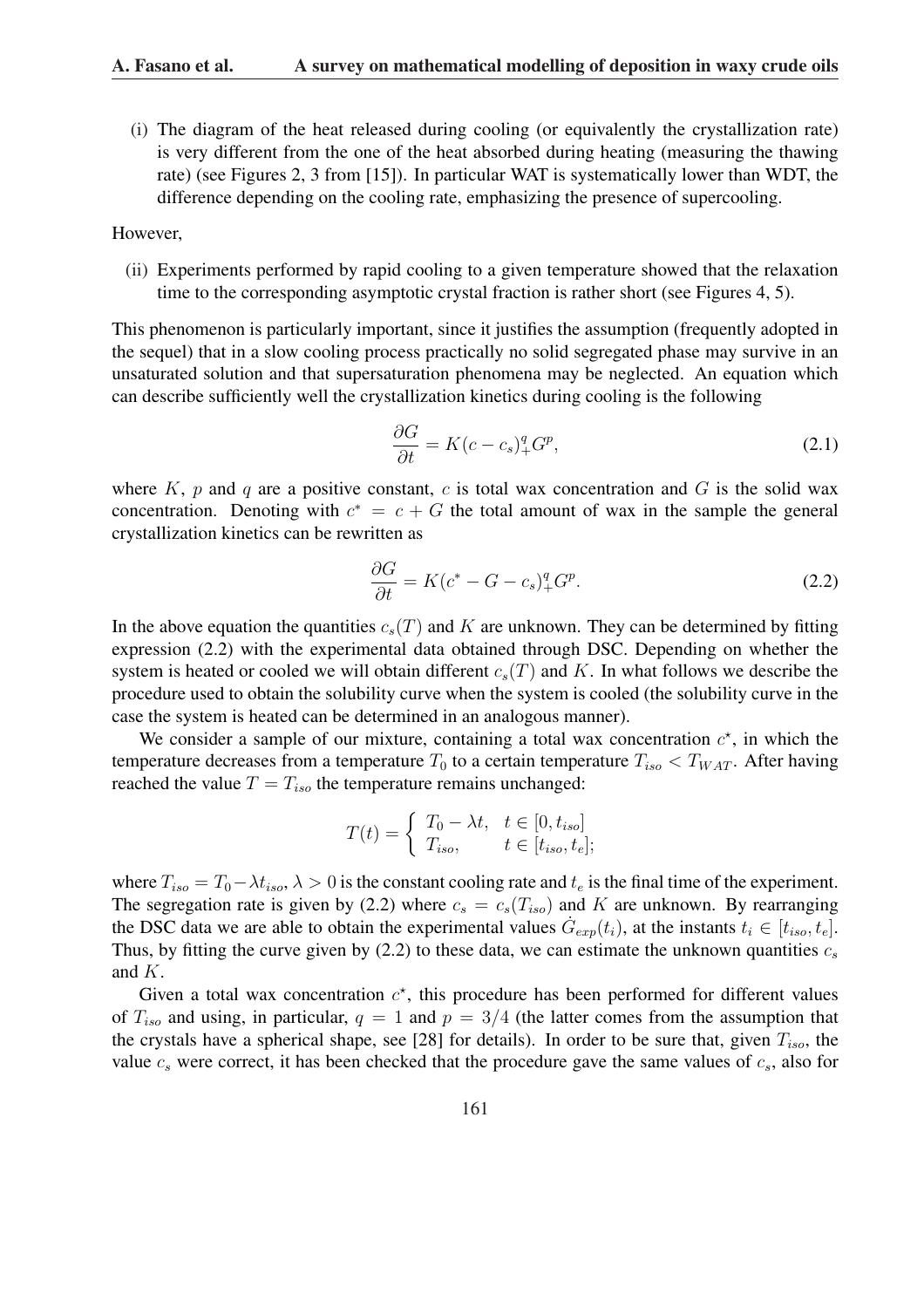



Figure 4: a DSC curve obtained by stopping the

temperature at  $16^{\circ}$  C during the cooling. Figure 5: zoom on the framed part of the curve of Fig. 4

mixtures having different total wax concentrations  $c^*$ . The result has been satisfactory since the several values of  $c_s$  deriving from the different mixtures, are all approximately equal. Finally, the interpolation of the points  $(T_{iso}, c_s(T_{iso}))$  (at various  $T_{iso}$ ) has allowed to construct the solubility curve (as shown in Figure 6). Figure 6 shows a solubility curve obtained by means of the procedure exposed above (cooling the sample). We notice that the solubility curve,  $c_s(T)$ , is between the two curves which can be ideally drawn by taking the experimental values of WAT and WDT and, particularly, it is more close to the latter.

Kinetics of type  $(2.1)$  are inspired to the classical theory of Kolmogorov and Avrami (see [1]-[3] and [23]), developed for solidification processes driven by crystal nucleation and growth, which have generated a large literature. The model proposed in [26] is also in the same spirit.

### 3. Molecular diffusion in non-isothermal saturated solutions

Suppose now that cooling occurs in a spatially nonuniform way and that supersaturation is not allowed. Since the solubility (concentration at saturation) is an increasing function of temperature, in addition to the phenomenon of crystals segregation, the presence of a thermal gradient in a saturated solution produces a concentration gradient proportional to the thermal gradient, forcing the solute to diffuse. It is easy to realize that if the second derivative of solubility with respect to temperature is positive, then the constraint that the solution cannot be supersaturated requires that more crystals are produced in order to respect mass balance. Thus the evolution of the system is necessarily complicated.

Even if solubility is just a linear function of temperature, the solute migration from warmer to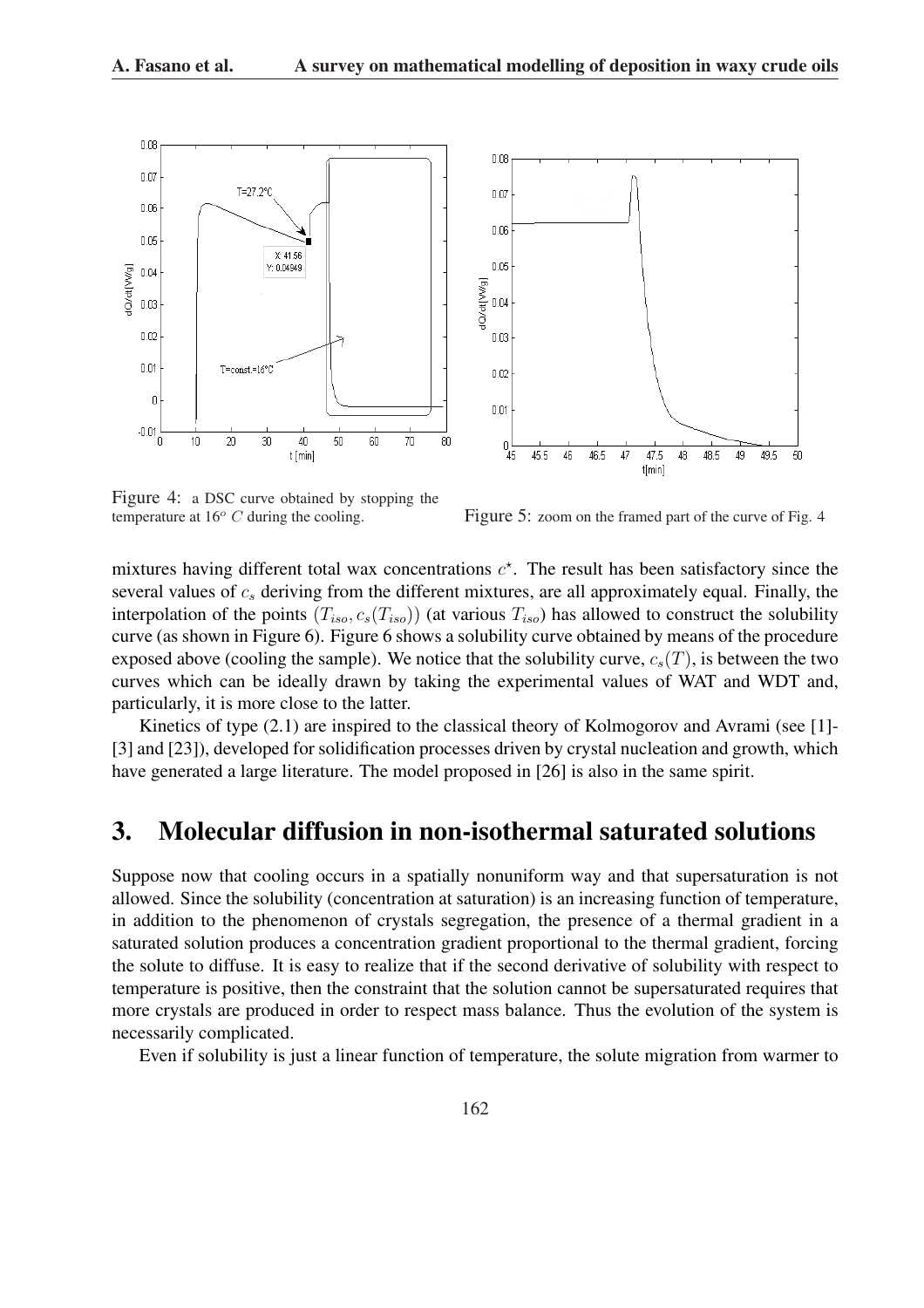

Figure 6: The solubility curve

colder regions has some nontrivial consequences at the boundaries of the system. Take for simplicity a one dimensional geometry, namely a layer  $0 < x < L$ , with uniform initial concentration  $c<sub>o</sub>$  and uniform temperature  $T<sub>o</sub>$ , such that the solution is saturated. It means that if  $c<sub>s</sub>(T)$  is solubility, then  $c_s(T_o) = c_o$ . In addition suppose that  $c'_s$  $s'_{s}(T) = \beta > 0$  is constant. Now keep the wall  $x = L$  at the temperature  $T<sub>o</sub>$ , while the wall  $x = 0$  is cooled down at some given rate  $a > 0$ :  $T(0, t) = T_0 - at$ . To make the problem even simpler suppose that the thermal diffusivity  $D_T$ is much larger than the solute diffusivity  $D$  and that the cooling rate is small enough so that the thermal field across the layer can be considered quasi-steady, i.e. linear in  $x$ .

Depending on the initial condition (fully saturated, partial saturated or fully unsaturated), the system shows various behaviours presenting free boundaries that separate the regions where the solution is fully or partially saturated. If, for instance, the system is initially fully unsaturated, i.e.  $c^* < c_s(T_o)$  then segregation will not occur until some time  $\hat{t}$  when  $c_s(T_o - a\hat{t}) = c^*$ . At time  $\hat{t}$ a region  $Q^+ = \{0 < x < s(t)\}$  will appear where  $G > 0$  and  $c(x, t) = c_s(T(x, t))$ . In case of thermodynamical equilibrium between the solid and the dissolved phase, for  $t > \hat{t}$ , the system will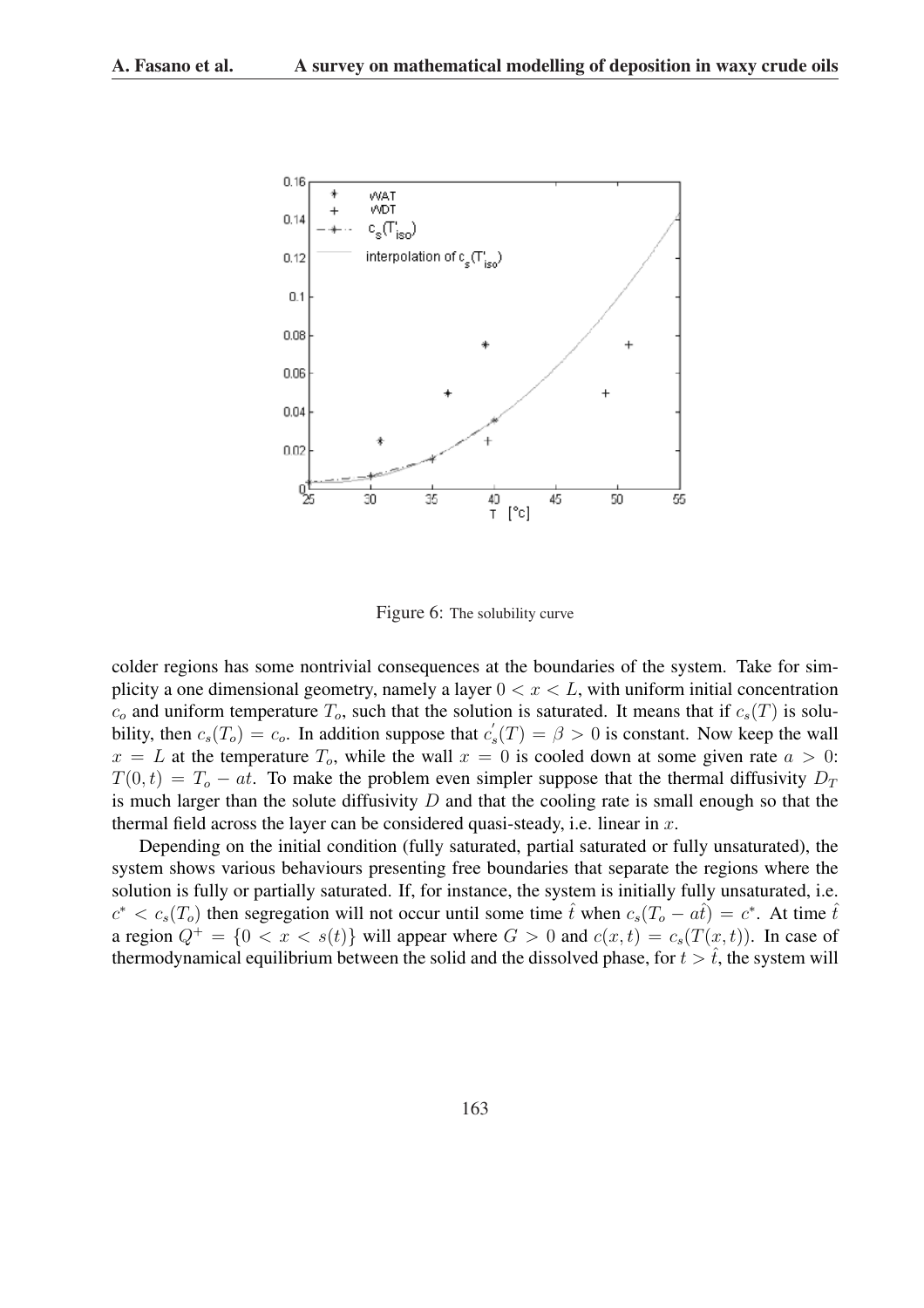be governed by

$$
\begin{cases}\n\frac{\partial G}{\partial t} - D_G \frac{\partial^2 G}{\partial x^2} = -\frac{\partial}{\partial t} c_s(T(x, t)) + D \frac{\partial^2}{\partial x^2} c_s(T(x, t)), & (x, t) \in Q^+, \\
\frac{\partial c}{\partial t} - D_G \frac{\partial^2 c}{\partial x^2} = 0, & (x, t) \in [0, L]/Q^+.\n\end{cases} (3.1)
$$

The boundary conditions are

$$
\left[ D_G \frac{\partial G}{\partial x} + D \frac{\partial c_s(T)}{\partial x} \right] \Big|_{x=0} = 0,
$$
\n(3.2)

$$
\left[\frac{\partial c}{\partial x}\right]_{x=L} = 0,\tag{3.3}
$$

while the free boundary condition expresses mass balance

$$
\left[ D_G \frac{\partial G}{\partial x} + D \frac{\partial c_s(T)}{\partial x} - D \frac{\partial c}{\partial x} \right] \Big|_{x=s} = 0.
$$
\n(3.4)

Another important aspect is the evolution of the deposit layer at the cold wall. As a first step one may neglect the deposit thickness and assume that all the incoming dissolved wax precipitates and sticks to the wall. If, on the other hand, we want to incorporate the growth of a layer of thickness  $\sigma(t)$  we can write

$$
[\rho - c_s(T(\sigma, t)) - G(\sigma, t)] \dot{\sigma} = D \frac{dc_s}{dT} \frac{\partial T(\sigma, t)}{\partial x}.
$$
 (3.5)

as long as in region near the cold wall the solution is saturated by wax. Various models describing different conditions and geometries can be found in papers [6], [16], [17], [18], where analytical results such as existence and uniqueness are proved. In particular in [17] the authors propose a weak formulation for a general 3D domain for which weak solutions have been proved to exist. Subsequently, in [20] a one dimensional problem is formulated in the framework of the model presented in [17] and existence of local classical solutions is proved by means of fixed point techniques.

### 4. The cold finger device

The so-called cold finger is a device used to determine wax diffusivity and solubility from deposition measures. This apparatus consists in a cylindrical container filled with the oil in which another cylinder (the "cold finger") is co-axially inserted (see Figure 7). The walls of the cylinders are thermally controllable so that the solution can be kept under a prescribed steady thermal gradient. When the solution is saturated by wax, the temperature difference between the warm (outer) wall and the inner (cold) wall induces, in turn, a concentration gradient of dissolved wax which starts to migrate towards the cold finger. As the dissolved wax reaches the cold finger surface it precipitates, forming a layer of deposit that is subsequently collected and weighed. In [7], [8] two mathematical models for the cold finger apparatus have been proposed, distinguishing between two different situations :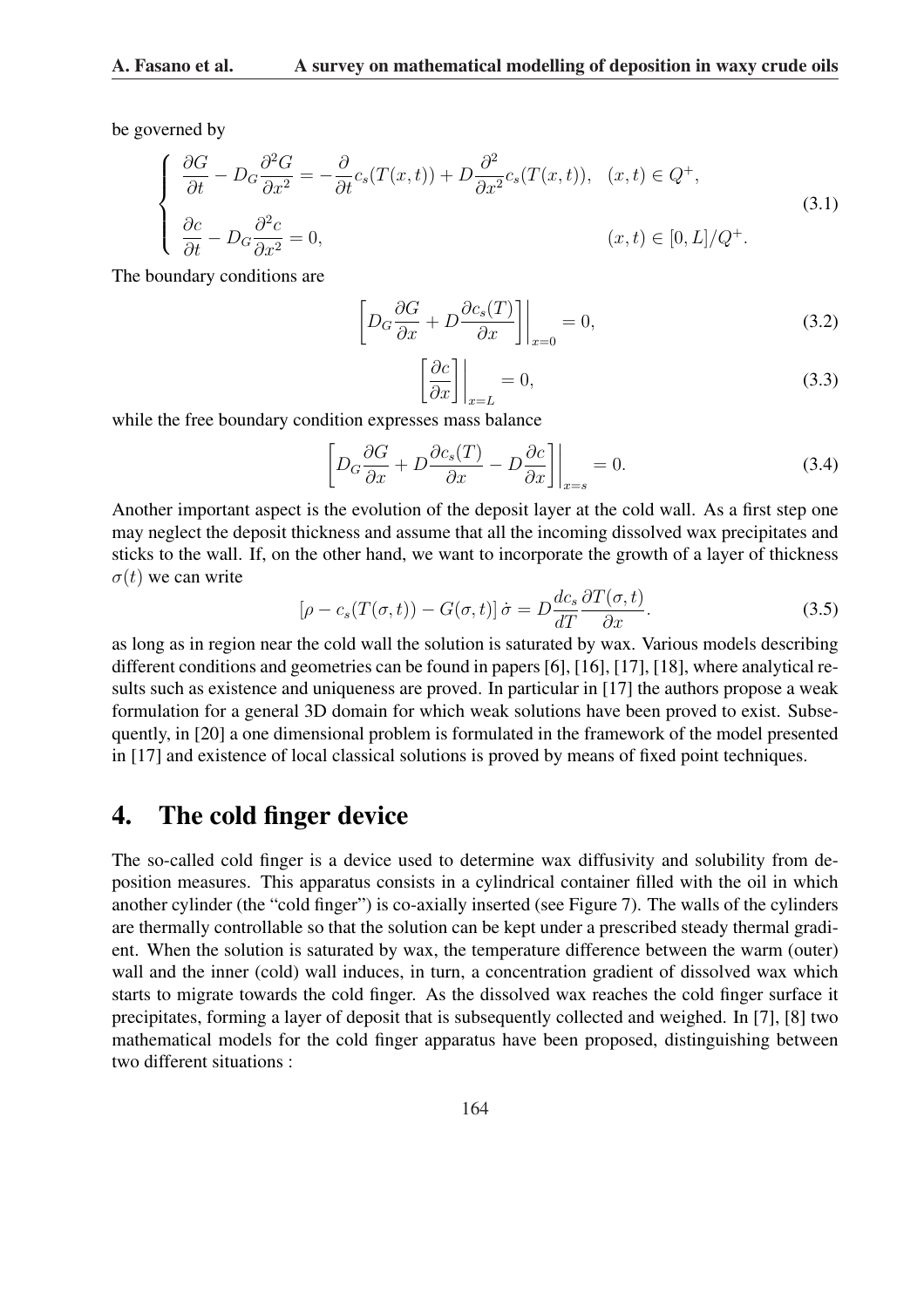

Figure 7: Sketch of the cold finger device.

- (i) the oil is immobile
- (ii) the solution is stirred.

The models have been developed in cylindrical geometry and assuming that the thermal profile is in its steady state. The main scope is to determine predictive formulas for the wax deposit and to use them for deducing the values of wax solubility  $c_s$  and liquid wax diffusivity D. In [7] it has been shown that for typical temperature ranges of cold finger experiments wax solubility can be considered as a linear function of temperature. Therefore we write

$$
c_s(T) = c_o + \beta (T - T_o), \tag{4.1}
$$

where  $c<sub>o</sub>$  is the solubility at temperature  $T<sub>o</sub>$ . In the static device (i.e. when the oil is not stirred), the solubility gradient  $\beta$  can be determined by means of asymptotic mass measures, that is by means of the amount of deposited mass measured at a sufficiently long time when it is observed that deposit growth has finished. In the asymptotic state the wax concentration in the solution will be the saturation concentration at the temperature of the cold finger. Suppose that  $m_1$  and  $m_2$  are two asymptotic mass measures relative to the cold wall temperatures  $T_1$  and  $T_2$ , respectively, and suppose that in both cases the solution is initially saturated by wax and the initial concentration is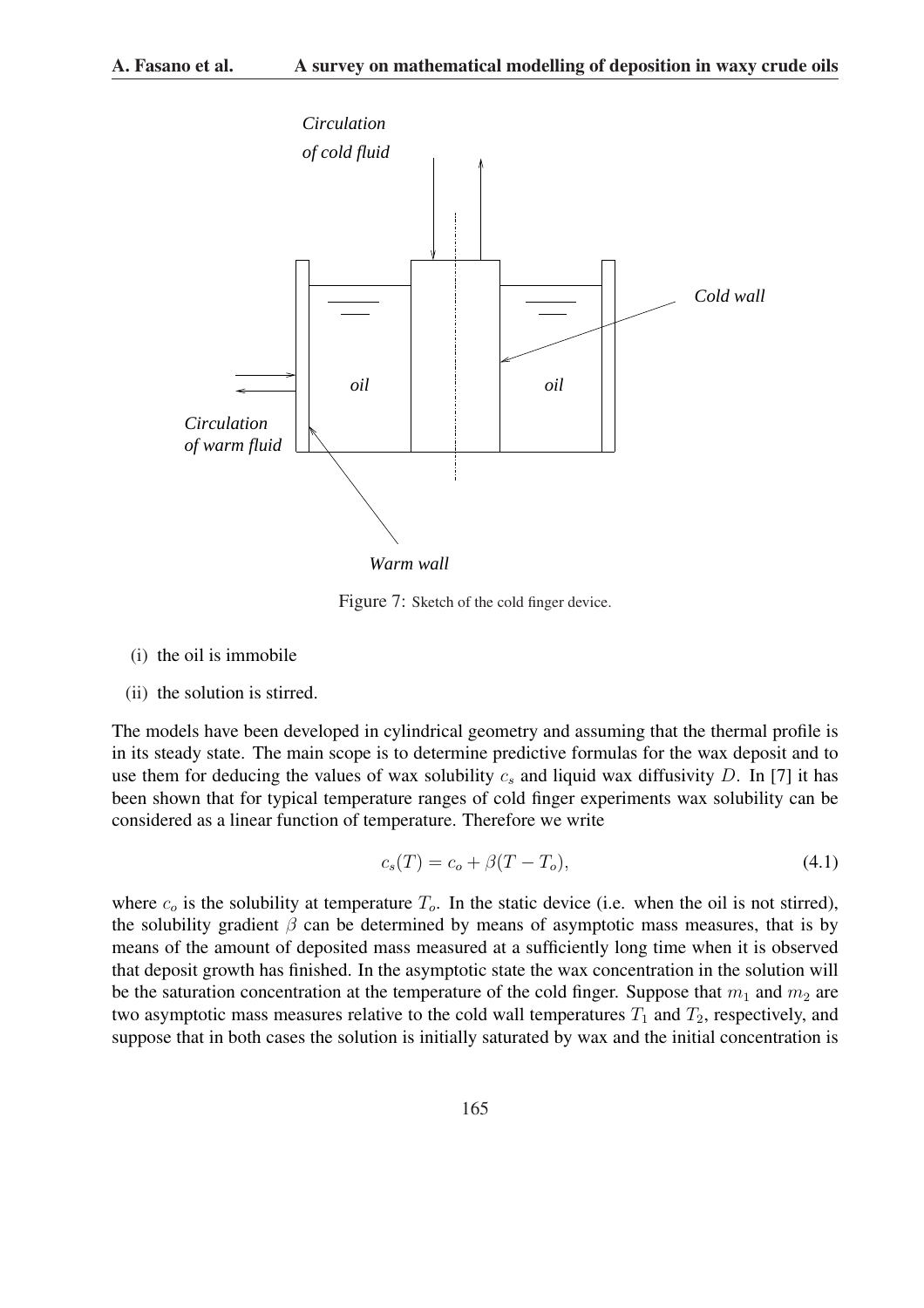$c<sub>o</sub>$ . Then mass balance implies that

$$
m_i = (c_o - c_s(T_i)) \cdot \frac{R_e^2 - R_i^2}{2R_i}, \qquad i = 1, 2,
$$
\n(4.2)

where  $R_e$ ,  $R_i$  are the outer wall radius and the cold finger radius respectively and m has to be intended as deposited mass per unit surface of the cold finger. From (4.1) we have

$$
m_i = \beta (T_i - T_o) \cdot \frac{R_e^2 - R_i^2}{2R_i}, \qquad i = 1, 2,
$$
\n(4.3)

and we can deduce

$$
\beta = \frac{m_2 - m_1}{(T_2 - T_1)} \cdot \frac{2R_i}{R_e^2 - R_i^2}.
$$
\n(4.4)

For what concerns the diffusivity, the plots of the deposited mass versus time for different experiments show that, as long as the solution is saturated in the vicinity of the cold finger, mass grows linearly with time, i.e. the derivative (see Figure 8)

$$
\frac{dm}{dt} = D\beta \frac{dT}{dr}\bigg|_{r=R_i},\tag{4.5}
$$

is constant. It is clear that if we evaluate the slope of the function  $m(t)$  during the linear growth regime, the diffusivity coefficient  $D$  can be easily obtained from (4.5). It must be kept in mind that normally the deposit grows not as a thick solid layer, but rather as a gel structure with a large inclusion of liquid oil. Therefore it is important to perform suitable corrections to the mass collected over the cold finger to obtain the real content of solid wax (see [7] to see how to quantify this correction).

Once the parameters  $\beta$  and D are determined we are able to describe the evolution of the system which goes through several stages depending on the initial state of the solution (saturated, partially saturated or unsaturated). In particular, assuming that the temperature at the warm wall is lower that the WAT, the solution is initially completely saturated and the system evolves through three stages: (i) complete saturation; (ii) partial saturation; (iii) complete desaturation. Supposing that the system is in thermodynamical equilibrium (in the sense explained in section 2.), the governing equation of segregated wax during stage (i) is given by

$$
\frac{\partial G}{\partial t} = D_G \left( \frac{\partial^2 G}{\partial r^2} + \frac{1}{r} \frac{\partial G}{\partial r} \right),\tag{4.6}
$$

where  $D_G$  is the diffusivity of the solid wax and with boundary conditions

$$
\frac{\partial G(R_i, t)}{\partial r} = 0, \qquad D_G \frac{\partial G(R_e, t)}{\partial r} = -D\beta \frac{\partial T(R_e)}{\partial r}.
$$
\n(4.7)

A steady flow of dissolved wax takes place during this stage. The second condition in (4.7) says that such a flow is fed by a progressive depletion of the solid phase. Stage (i) ends when  $G(R_e, t)$  =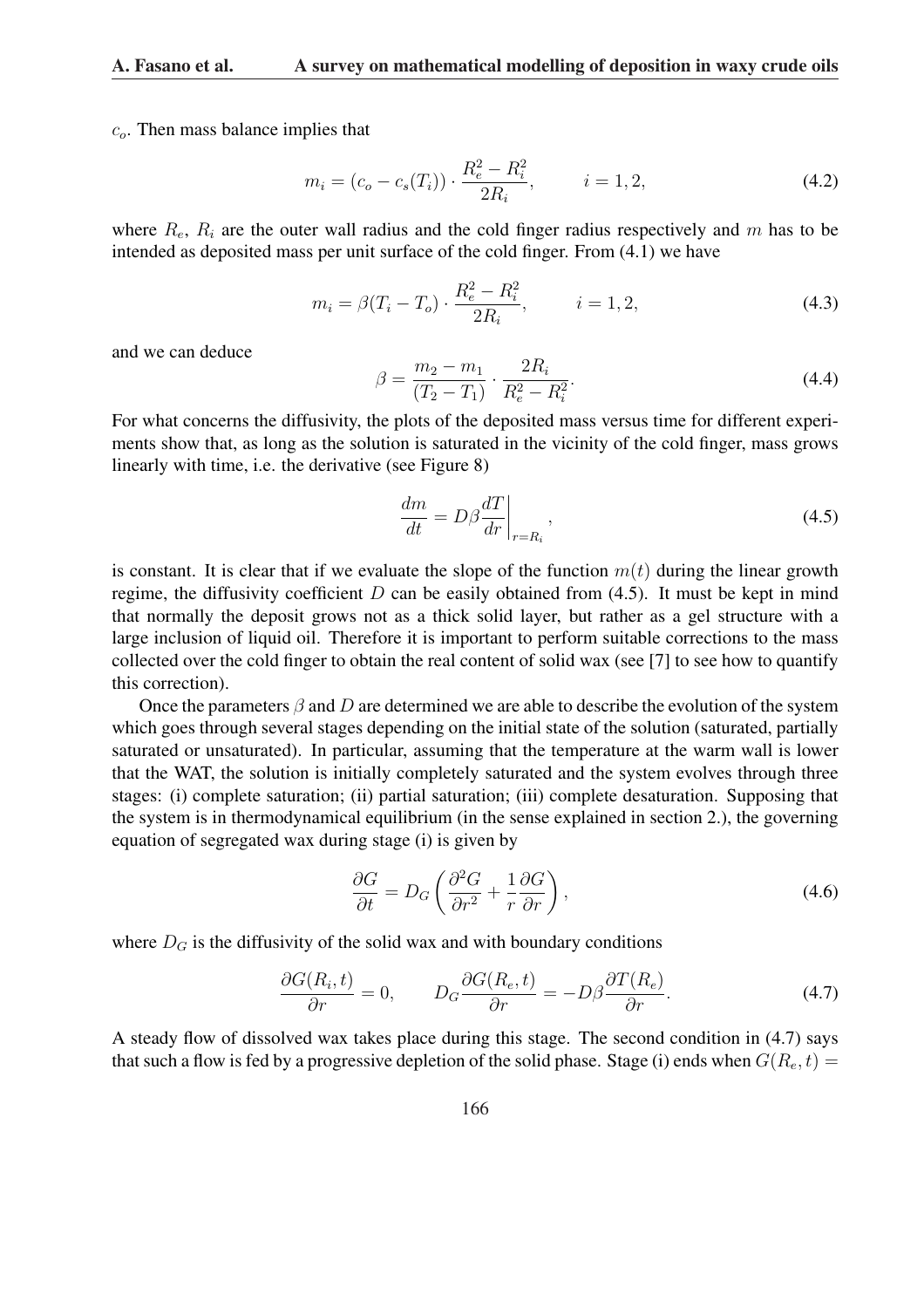

Figure 8: Plot of mass growth in the static cold finger.

0, triggering the appearance of a desaturation front  $r = s(t)$  at the warm wall. During stage (ii) equation  $\overline{a}$ 

$$
\frac{\partial G}{\partial t} = D_G \left( \frac{\partial^2 G}{\partial r^2} + \frac{1}{r} \frac{\partial G}{\partial r} \right),\tag{4.8}
$$

must be solved in the saturated domain  $R_i < r < s(t)$ , while in the unsaturated region  $s(t) < r <$  $R_e$  the dissolved wax concentration obeys

$$
\frac{\partial c}{\partial t} = D \left( \frac{\partial^2 c}{\partial r^2} + \frac{1}{r} \frac{\partial c}{\partial r} \right).
$$
\n(4.9)

The boundary conditions are

$$
\frac{\partial G(R_i, t)}{\partial x} = 0, \qquad \frac{\partial c(R_e, t)}{\partial r} = 0, \quad G(s, t) = 0, \qquad D_G \frac{\partial G(s, t)}{\partial r} = -D\beta \frac{\partial T(s)}{\partial r} + D \frac{\partial c(s, t)}{\partial r},
$$
\n(4.10)

the latter expressing mass balance at the desaturation front. Stage (ii) finishes when  $s(t) = 0$ . Then the system enters stage (iii), where we are left with the only equation

$$
\frac{\partial c}{\partial t} = D \left( \frac{\partial^2 c}{\partial r^2} + \frac{1}{r} \frac{\partial c}{\partial r} \right),\tag{4.11}
$$

with

$$
c(R_i, t) = c_s(T_i, t), \qquad \frac{\partial c(R_i, t)}{\partial r} = 0, \qquad R_i < r < R_e. \tag{4.12}
$$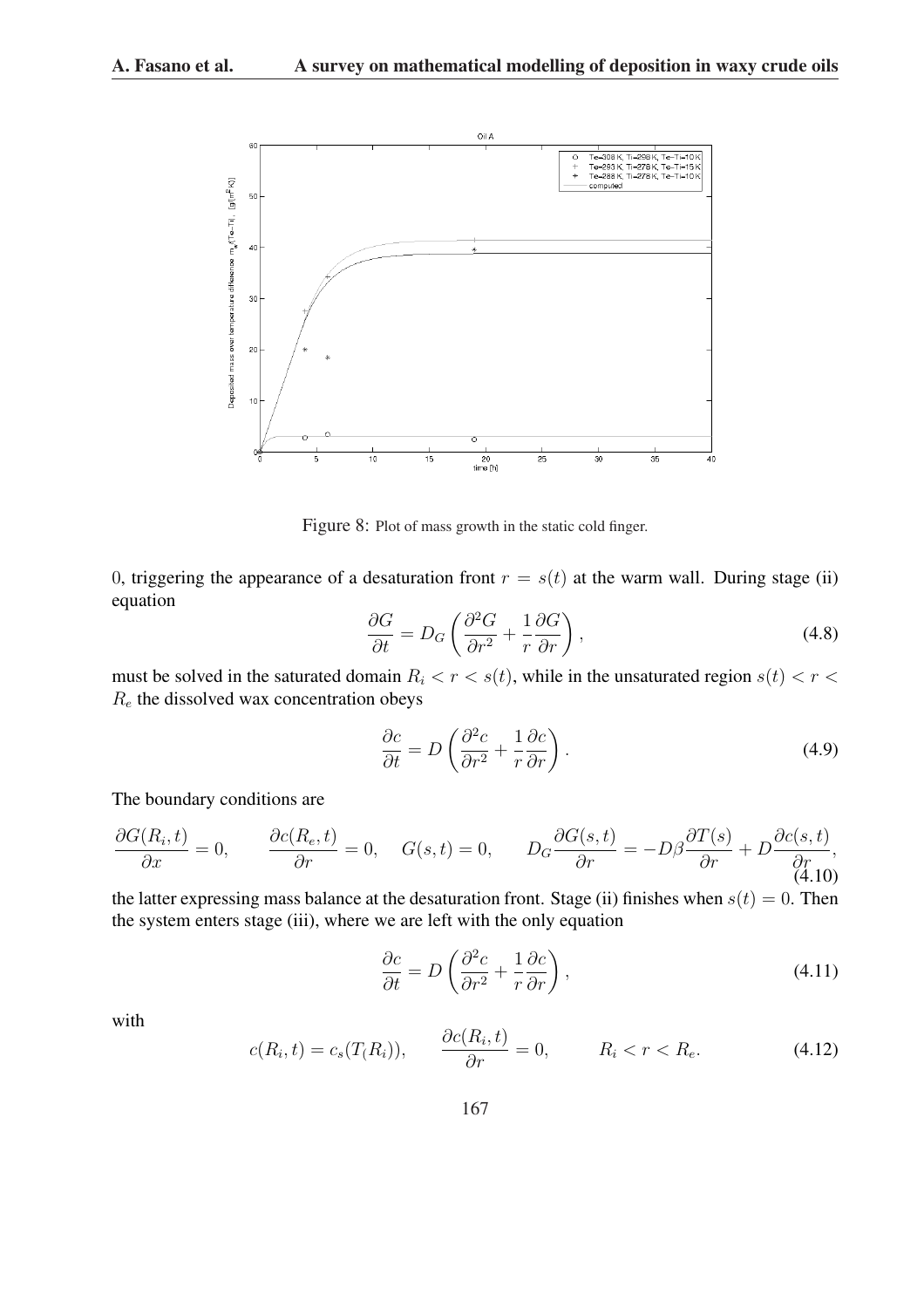

Figure 9: Plot of the function  $u = c - c_s$  during stages (i) and (ii). Figure 10: Plot of the function  $c$  during stage (iii).

Figures 9, 10 show the behaviour of the system during the three stages. In particular in Figure 9 the plot represents the function

$$
u(x,t) = \begin{cases} G(x,t), & r < s(t), \\ c(x,t) - c_s(T(x)), & r > s(t), \end{cases}
$$
(4.13)

where  $r = s(t)$  is the level set  $u(s,t) = 0$ . Figure 10 represents the evolution of the liquid concentration  $c$  during stage (iii).

The static cold finger has one main drawback. The thermal gradient between the cylinders has to be small enough to prevent thermal convection (which modifies the thermal profile in a substantial way). Thus experiments have to use samples of relatively small mass, thus increasing relative errors. A better experimental condition is produced in the presence of stirring. Indeed, in that dynamical condition the main quantities involved can be considered space independent except in two boundary layers near the walls. This circumstance has also the effect of producing larger thermal gradients in the boundary layers, enhancing wax migration. The thickness of the boundary layers are determined writing the heat flux balance at the surfaces separating the homogeneous bulk and the boundary layers. In particular (see Figure 11)

$$
r_i = R_i \exp\left\{\frac{k}{hR_i}\right\}, \qquad r_e = R_e \exp\left\{-\frac{k}{hR_e}\right\}, \tag{4.14}
$$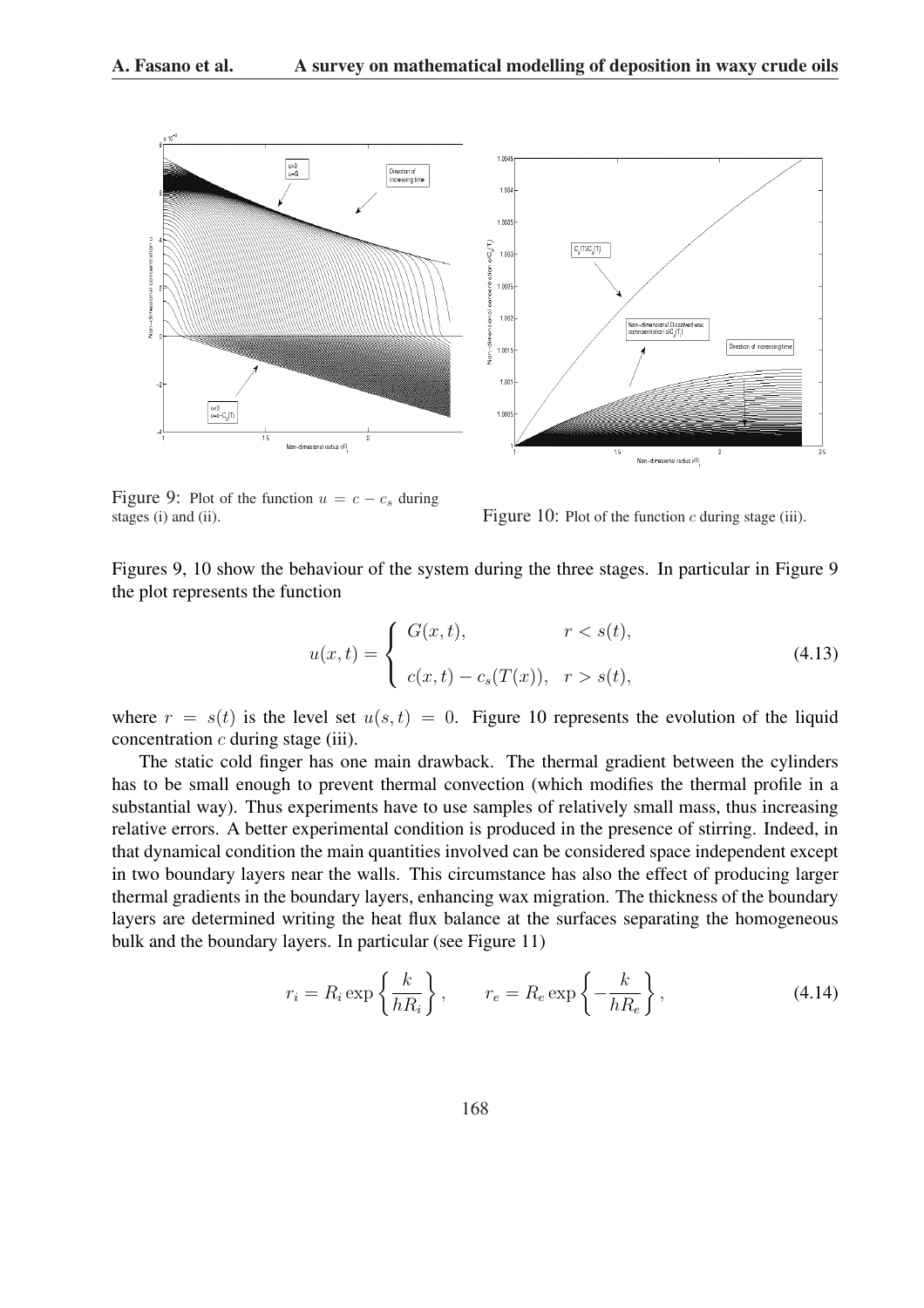



Figure 11: Geometry of the stirred col finger and thermal profile.

Figure 12: Total wax concentration profile.

where h is the heat transfer coefficient and  $k$  is thermal conductivity. The thermal profile is given by  $\overline{a}$  $\mathbf{r}$ 

$$
\begin{cases}\nT = T_i + \frac{hR_iR_e}{k} \frac{(T_e - T_i)}{(R_e + R_i)} \ln\left(\frac{r}{R_i}\right), & R_i \le r \le r_i, \\
T_b = \frac{R_eT_e + R_iT_i}{R_e + R_i}, & r_i \le r \le r_e, \\
T = T_e + \frac{hR_iR_e}{k} \frac{(T_e - T_i)}{(R_e + R_i)} \ln\left(\frac{r}{R_e}\right), & r_e \le r \le R_e.\n\end{cases} (4.15)
$$

The bulk temperature is obtained imposing that the incoming flux at  $r = R_e$  is equal to the outgoing heat flux at  $r = R_i$ . The mass growth rate per unit surface at the cold wall is given by

$$
\frac{dm}{dt} = D\beta \left. \frac{dT}{dr} \right|_{r=R_i} = D\beta \frac{hR_e}{k} \frac{(T_e - T_i)}{R_e + R_i},\tag{4.16}
$$

where the thermal gradient is obtained from  $(4.15)<sub>1</sub>$ . The evolution of the solid phase fraction G is obtained imposing that the rate at which the segregated phase is dissolved equals the deposition rate, i.e.

$$
\pi \dot{G}(R_e^2 - R_i^2) = -2\pi R_i D\beta \frac{hR_e}{k} \frac{(T_e - T_i)}{R_e + R_i}.
$$
\n(4.17)

The above equation can be integrated providing the function

$$
G(t) = G_o - \frac{2DbhR_iR_e}{k} \frac{(T_e - T_i)t}{(R_e + R_i)(R_e^2 - R_i^2)}
$$
(4.18)

where  $G_o = c_o - c_s(T_b)$ . Setting  $G(t) = 0$  we obtain the desaturation time  $t_o$ . Once the bulk is depleted of solid wax, the mass loss due to deposition causes desaturation of the solution up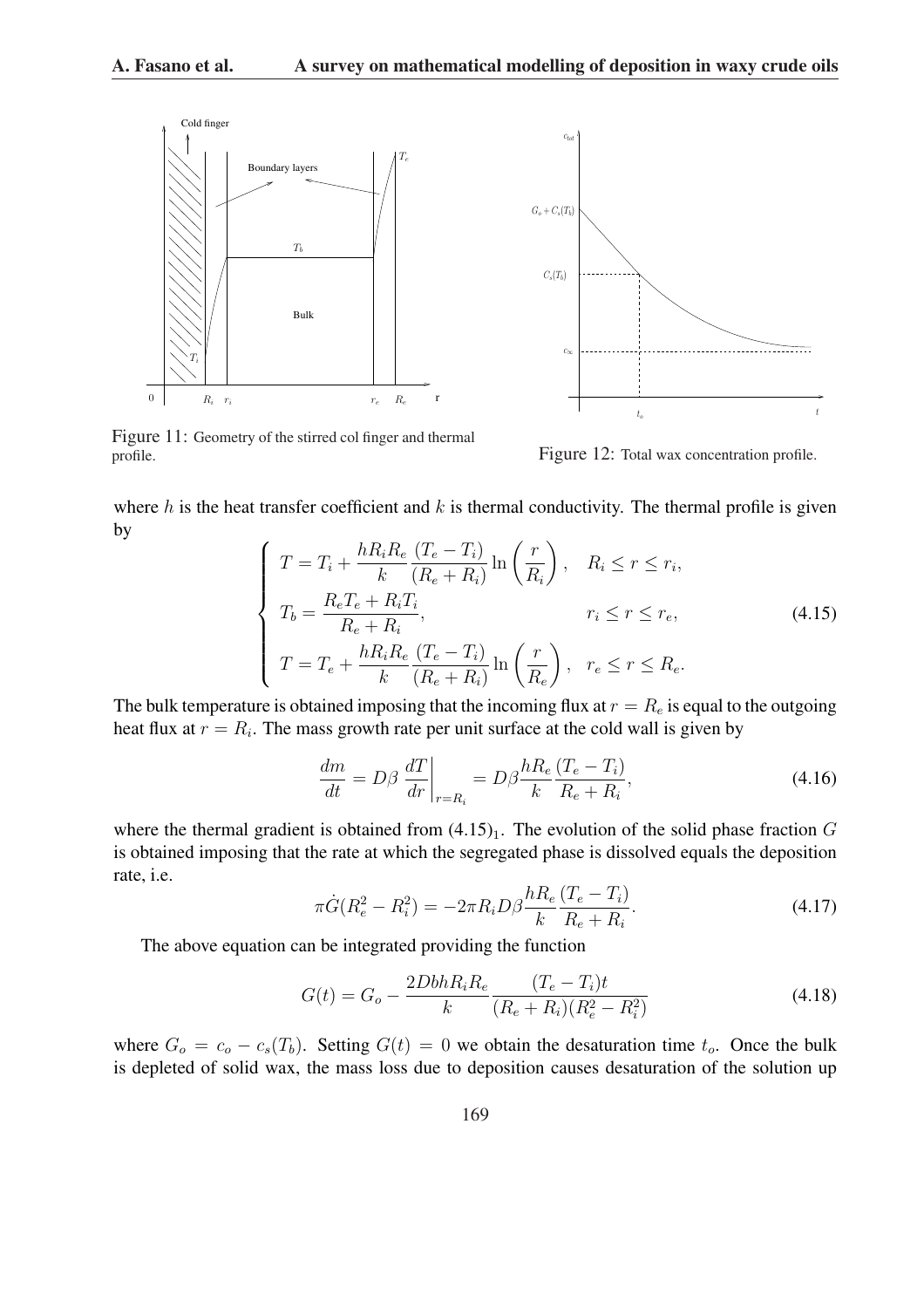to the asymptotic limit  $c_{\infty} = c_s(T_i)$ . During this stage it may be supposed that the mass growth rate is proportional to the deviation of wax concentration from its asymptotic limit (of course other kinetics may be proposed), i.e.

$$
\frac{dm}{dt} = \lambda(c - c_{\infty}),\tag{4.19}
$$

so that mass balance is expressed by

$$
\dot{c}\pi (R_e^2 - R_i^2) = -2\pi R_i \lambda (c - c_\infty). \tag{4.20}
$$

Integration of the above with the initial datum  $c(t_o) = c_s(T_b)$  yields

$$
c(t) = c_{\infty} + (c_s(T_b) - c_{\infty}) \exp\left\{-\frac{2\lambda R_i}{(R_e^2 - R_i^2)}(t - t_o)\right\},
$$
\n(4.21)

The total wax concentration

$$
c_{tot}(t) = \begin{cases} G(t) + c_s(T_b), & 0 \le t \le t_o \\ c(t), & t \ge t_o \end{cases}
$$
 (4.22)

can then be plotted (see Figure 12). From (4.16) and (4.19) we see that mass growth is initially linear in time  $t$  (up to time  $t_o$ ) and then tends exponentially to its asymptotic value. More precisely

$$
m(t) = \lambda (c_s(T_b) - c_\infty)t, \qquad 0 \leq t \leq t_o \tag{4.23}
$$

$$
m(t) = m(t_o) + \frac{(R_e^2 - R_i^2)(c_s(T_b) - c_\infty)}{2R_i} \left[ 1 - \exp\left( -\frac{2\lambda R_i(t - t_o)}{R_e^2 - R_i^2} \right) \right], \qquad t > t_o \tag{4.24}
$$

with

$$
m(t_o) = \frac{[c_o - c_s(T_b)](R_e^2 - R_i^2)}{2R_i}.
$$
\n(4.25)

Figures 13, 14 show the comparison of the evaluated mass deposit growth with experimental data. The two plots are relative to two different temperature differences  $\Delta T = T_b - T_i$ .

#### 5. Turbulent flow in pipelines crossing cold regions

As observed in the introduction, the problem of wax deposition in non-isothermal pipelining of WCO's is of crucial importance for oil industry. In [9] a model for this phenomenon has been proposed, assuming the normal condition of turbulent flow regime. The only driving mechanism for deposition was supposed to be Fickian diffusion and other concurrent phenomena such as deposit ablation, desaturation, ageing and the possible desaturation of the fluid have been taken into account. Ablation is due to the mechanical action of the flow, while ageing consists in a progressive thickening of the deposit due to the gradual release of the fluid component.

The model describes the flow of a WCO in a pipeline of radius  $R$ , assuming that the temperature at the inlet is greater than WAT and that the temperature of the surroundings is lower than WAT.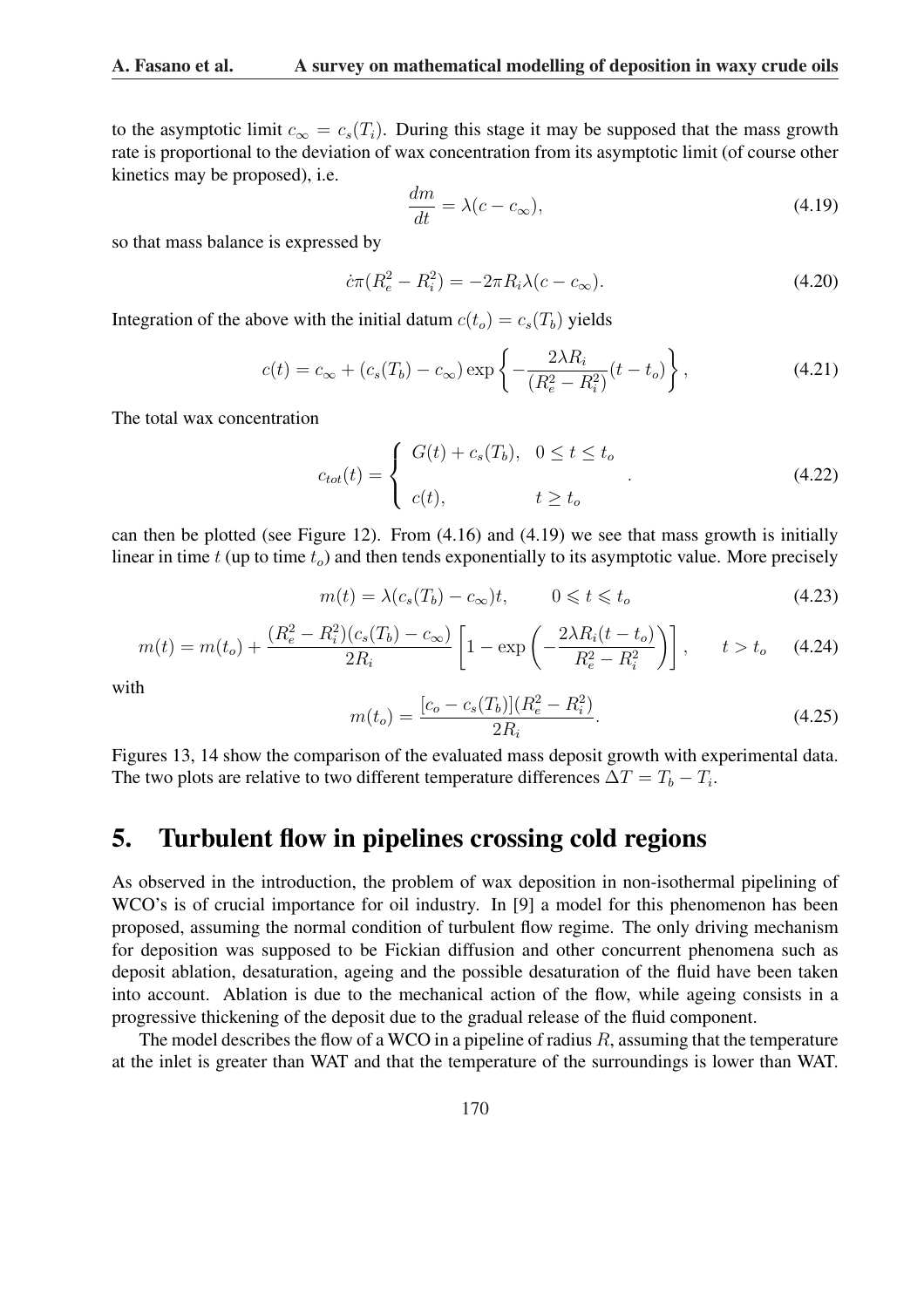

Figure 13: Computed mass growth and experimental data:  $\Delta T = 4.4 \ ^oK$ 

Figure 14: Computed mass growth and experimental data:  $\Delta T = 13.8 \ ^oK$ 

The thermal and velocity fields are flat in the turbulent core and can be determined writing the energy and momentum balance. The boundary layers are placed between the solid deposit and the turbulent core, the momentum boundary layer being thicker than the thermal boundary layer. A sketch of the domain is depicted in Figure 15. The diffusive mechanism responsible for deposition occurs in the thermal boundary layer, i.e. the region where there exists a radial thermal gradient. Denoting with  $\nu(z, t)$  the radius of the pipeline lumen (progressively reduced by the deposit), the thickness of the thermal boundary layer  $\sigma_T$  is given by

$$
\sigma_T = \epsilon_T \nu(z, t), \qquad \epsilon_T = 0.41 \cdot \frac{2\eta Q}{\Delta P \pi \nu^4}, \tag{5.1}
$$

where Q is the imposed volumetric flow rate,  $\Delta P$  is the pressure gradient and  $\eta$  is the viscosity of the fluid (see section 3 of [9] for a full explanation of (5.1)). The temperature profile in the thermal boundary layer is obtained assuming that the heat leaving from the bulk is equal to the one leaving from the wall and that deposition does not alter the thermal properties of the fluid. We suppose that in the thermal boundary layer the thermal profile has the form

$$
T(r, z, t) = -a(z, t)R_T(z, t)\ln\left(\frac{r}{R_T(z, t)}\right) + T_c(z, t)
$$
\n(5.2)

where  $R_T(z, t)$  (deducible from (5.1) is the radius of the region where temperature is independent of r,  $T_c(z, t)$  is the bulk temperature and  $a(z, t)$  is a coefficient to be determined. We impose a linear heat loss condition at the wall

$$
-k\frac{\partial T}{\partial r}(R,z,t) = \frac{ka(z,t)R_T(z,t)}{R} = h\left[T_w(z,t) - T_e(z,t)\right],\tag{5.3}
$$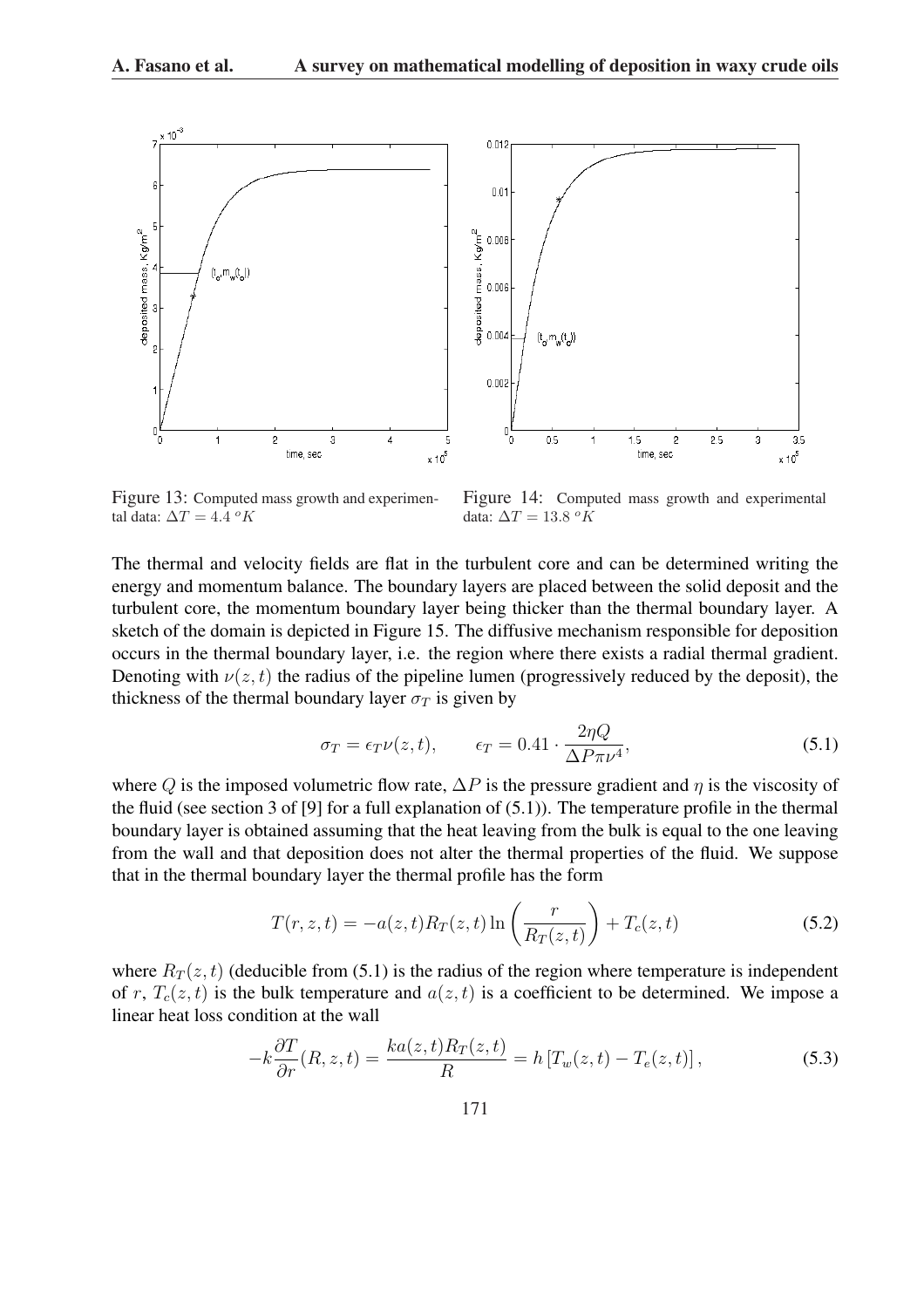where  $k$  is the thermal conductivity of both the fluid and of the deposit,  $h$  is the heat transfer coefficient and  $T_e$  is the temperature of the surroundings. Then we write the temperature at the wall

$$
T_w(z,t) = T(R, z, t) = -a(z, t)R_T(z, t).
$$
\n(5.4)

Combining (5.3) and (5.4) we get

$$
a(z,t) = \left(\frac{1}{R_T}\right) \frac{1}{\left[\frac{k}{hR} + \ln\left(\frac{R}{R_T}\right)\right]} \left[T_c - T_e\right].
$$
\n(5.5)

so that

$$
T(r, z, t) = -\left(\frac{1}{R_T}\right) \frac{1}{\left[\frac{k}{hR} + \ln\left(\frac{R}{R_T}\right)\right]} [T_c - T_e] R_T \ln\left(\frac{r}{R_T}\right) + T_c.
$$
 (5.6)

The temperature of the bulk is determined writing thermal balance for a unit length portion of the turbulent core, which yields (see section 4,5 of [9] for all the mathematical details)

$$
T_c(z,t) = [T_o - T_e] \exp\left\{-\int_0^z B(\xi, t) d\xi\right\} + T_e,
$$
\n(5.7)

where  $T<sub>o</sub>$  is the inlet temperature and where

$$
B(z,t) = \frac{2\pi\alpha}{Q(1-\epsilon_T)^2 \left[\mu + \ln\left(\frac{R}{R_T(z,t)}\right)\right]} > 0.
$$
\n(5.8)

We recall that  $R_T(z, t)$  is expressed in terms of  $\nu(z, t)$ , which is still unknown. If we assume that the thickness of each boundary layer is small compared to the turbulent core radius and that the temperatures  $T_o$ ,  $T_e$  are constant, the bulk temperature  $T_c(r, z)$  can be considered independent of time and given by  $\mathbf{A}^{\dagger}$ 

$$
T_c(z,t) = (T_o - T_e) \exp\left\{-\frac{2\pi\alpha}{\mu Q}z\right\} + T_e.
$$
 (5.9)

where

$$
\alpha = \frac{k}{\rho c}, \qquad \mu = \frac{k}{hR}, \tag{5.10}
$$

 $\rho$ , c being the density and the specific heat respectively. In this case the temperature in the thermal boundary layer is given by

$$
T(r,z) = (T_o - T_e) \exp\left\{-\frac{2\pi\alpha}{\mu Q}z\right\} \cdot \left\{1 - \frac{1}{\mu}\ln\left(\frac{r}{R}\right)\right\} + T_e.
$$
 (5.11)

Deposition is modelled taking into account two opposite mechanisms: molecular diffusion and ablation. The former is responsible for mass transport of dissolved wax towards the pipe walls, while the latter consists in the removal of solid wax, stripped from the deposit because of the drag force exerted by the flux. As a first step it has been assumed that the turbulent core is always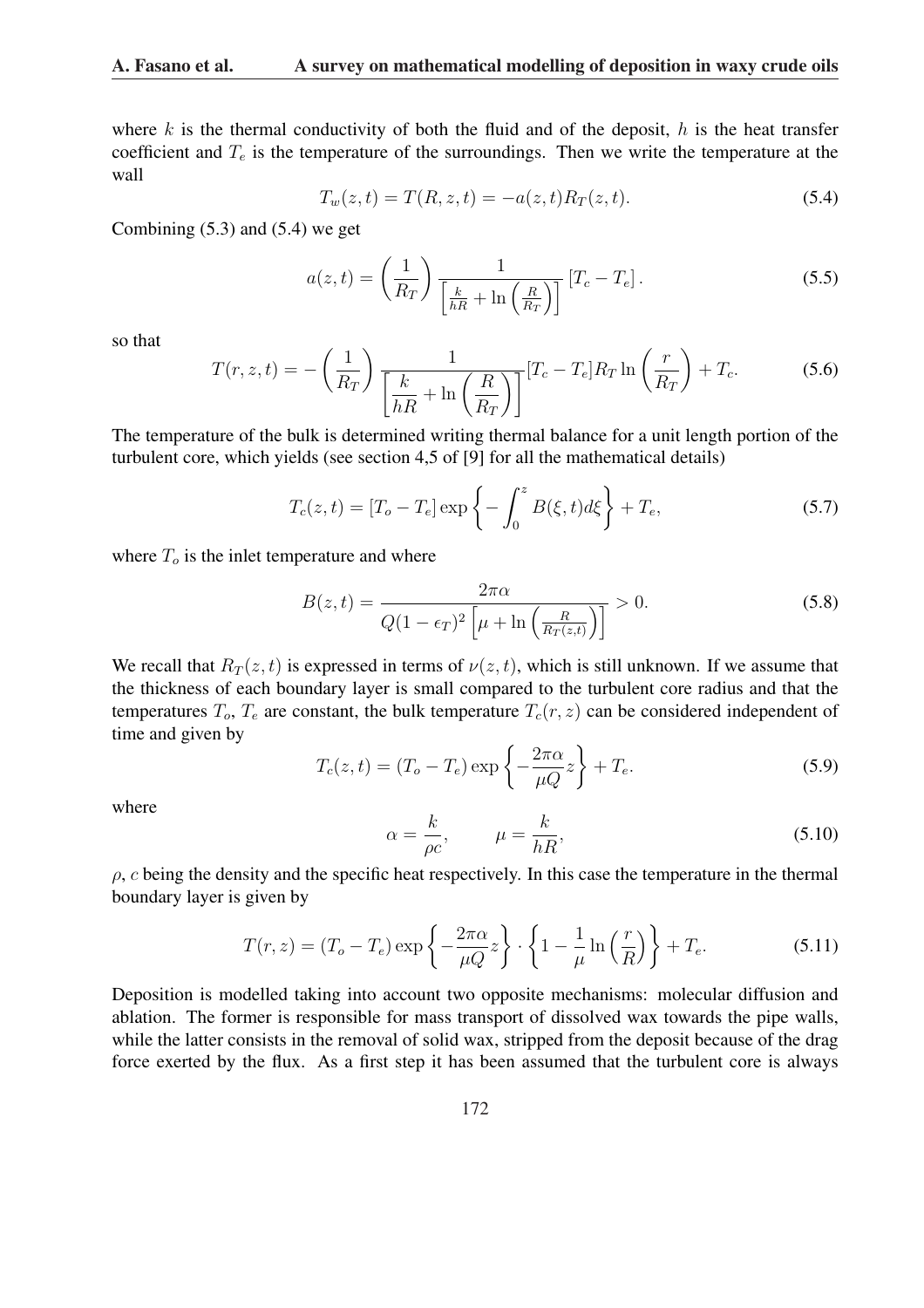saturated by wax so that wax crystals are present, forming a reservoir which is used to compensate the mass progressively lost because of deposition. Moreover it has been taken into account that the the solid deposit is a mixture formed by wax and liquid oil, introducing the solid wax fraction  $\psi$ which may vary due to ageing (the gradual release of the oil entrapped in the deposit). Diffusion has been modelled through Fick's law

$$
\vec{j}_{dep} = -\frac{1}{\psi} D\beta \nabla T,\tag{5.12}
$$

while ablation rate assuming that the removal rate is proportional to the shear stress  $\tau$  at the pipe wall, as expressed by

$$
j_{abl} = -\frac{A\tau}{\psi} = -\frac{A\eta V}{\psi \varepsilon_m \nu} = -\frac{A\eta Q}{\pi \psi \varepsilon_m \nu^3},\tag{5.13}
$$

where  $A$  is an experimental constant and  $V$  is the uniform velocity of the turbulent core. The ageing process has been modelled supposing that the growth rate of the solid fraction is proportional to the amount of entrapped liquid, i.e.

$$
\frac{\partial \psi}{\partial t} = \frac{1}{t_a} (1 - \psi),\tag{5.14}
$$

 $t_a$  being a characteristic consolidation time.

The evolution of the deposit front  $\nu$  is obtained writing the mass balance in a unit length portion of the pipeline (see [9] for all the mathematical details), which yields

$$
\nu^2 = R^2 - \frac{R^2}{T_{WAT}} \left[ \frac{(T_o - T_e)}{\mu} \exp\left\{-\frac{2\pi\alpha}{\mu Q}z\right\} - \frac{A\eta Q}{\pi\varepsilon_m D\beta R^2} \right]_+.
$$
  

$$
\frac{2t_a\psi_o}{t_o} \ln\left\{\frac{1}{\psi_o} \left[\exp\left(\frac{t}{t_a}\right) - 1\right] + 1\right\} \cdot H(T_{WAT} - T_w),
$$
(5.15)

where  $t_o$  is a characteristic deposition time,  $\psi_o$  is the initial solid fraction in the deposit and H is the Heaviside function  $\overline{a}$ 

$$
H(z) = \begin{cases} 1 & z > 0 \\ 0 & z \leq 0 \end{cases} \tag{5.16}
$$

which has been added to ensure that deposition starts only when the wall temperature has dropped below  $T_{WAT}$ . The model indeed provides the longitudinal length  $z_f$  before which no deposition occurs (this point is obtained imposing that the temperature at the wall equals  $T_{WAT}$ )

$$
z_f = \frac{\mu Q}{2\pi\alpha} \ln \left[ \frac{T_o - T_e}{T_{WAT} - T_e} \right] > 0,
$$
\n(5.17)

and the longitudinal length beyond which deposition ceases (which may happen if ablation becomes stronger than diffusion)

$$
z_e = \frac{\mu Q}{2\pi\alpha} \ln\left(\frac{(T_o - T_e)\pi\varepsilon_m D\beta R^2}{\mu A\eta Q}\right)
$$
 (5.18)

Then one can distinguish three cases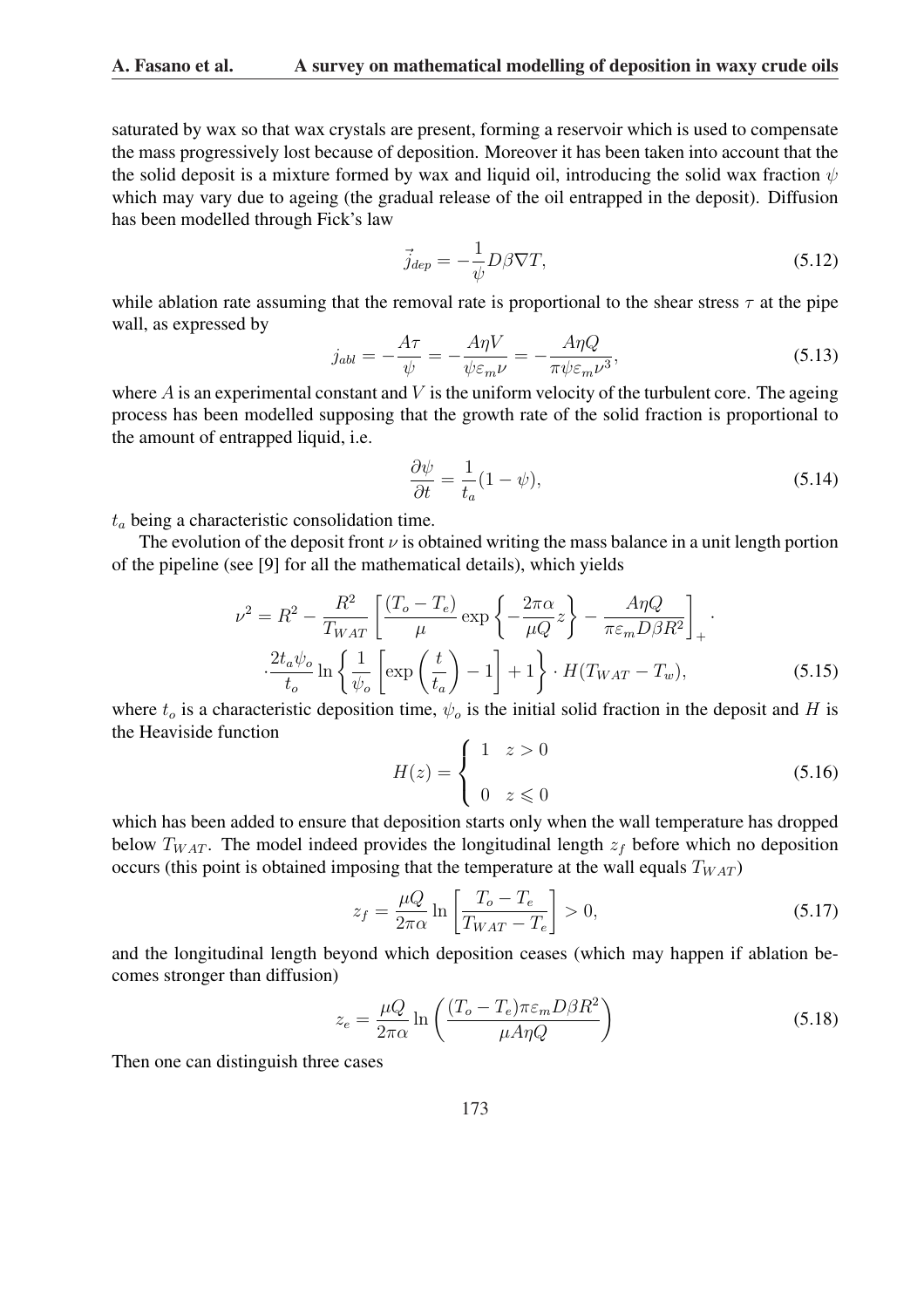



Figure 15: Geometry of the system.

Figure 16: A numerical simulation for the bulk temperature and deposit profiles.

- (1.)  $z_e > L$ . Deposition takes place in the segment  $[z_f, L]$ .
- (2.)  $z_f < z_e < L$ . Deposition takes place in the segment  $[z_f, z_e]$ .
- (3.)  $z_e < z_f$ . Deposition never starts.

where  $L$  is the length of the pipeline. The last phenomenon that has been taken into account is desaturation. Depending on the initial wax content, on the pipeline length and on the thermal difference between the oil and the surroundings, it may happen that the solid phase suspended in the oil is depleted and the oil becomes unsaturated. The distance  $z_{des}$  at which the segregated phase disappears is evaluated imposing that the dissolution rate is equal to the net wax deposition rate, namely ½  $\mathbf{A}$ 

$$
\left\{\frac{\partial G}{\partial t} + V\frac{\partial G}{\partial z}\right\}\pi\nu^2 = 2\pi\nu\left\{D\beta\frac{\partial T}{\partial r} - D\beta\frac{\partial T}{\partial z}\frac{\partial \nu}{\partial z} + \frac{A\eta Q}{\pi\varepsilon_m\nu^3}\right\},\tag{5.19}
$$

and writing the steady state solution

$$
\hat{G}(z) = G_o + \left[\frac{2A\eta}{\varepsilon_m R^2}(z - z_f) + \frac{D\beta(T_o - T_e)}{\alpha} \left(\exp\{-\frac{2\pi\alpha z}{\mu Q}\} - \exp\{-\frac{2\pi\alpha z_f}{\mu Q}\}\right)\right],
$$
 (5.20)

where  $G_o = G(z_f)$ . The longitudinal distance  $z_{des}$  is found setting  $\hat{G}(z) = 0$ . Of course the interesting case is when  $z_{des} < z_e$ . An example of a numerical simulation with the plot of the bulk temperature and deposition profiles is shown in Figure 16. The results obtained in [9] are in reasonable agreement with the data collected in real plants (such data are obtained by weighing the whole mass scraped along the pipe by a suitable device - the so-called pig - and therefore are largely approximated).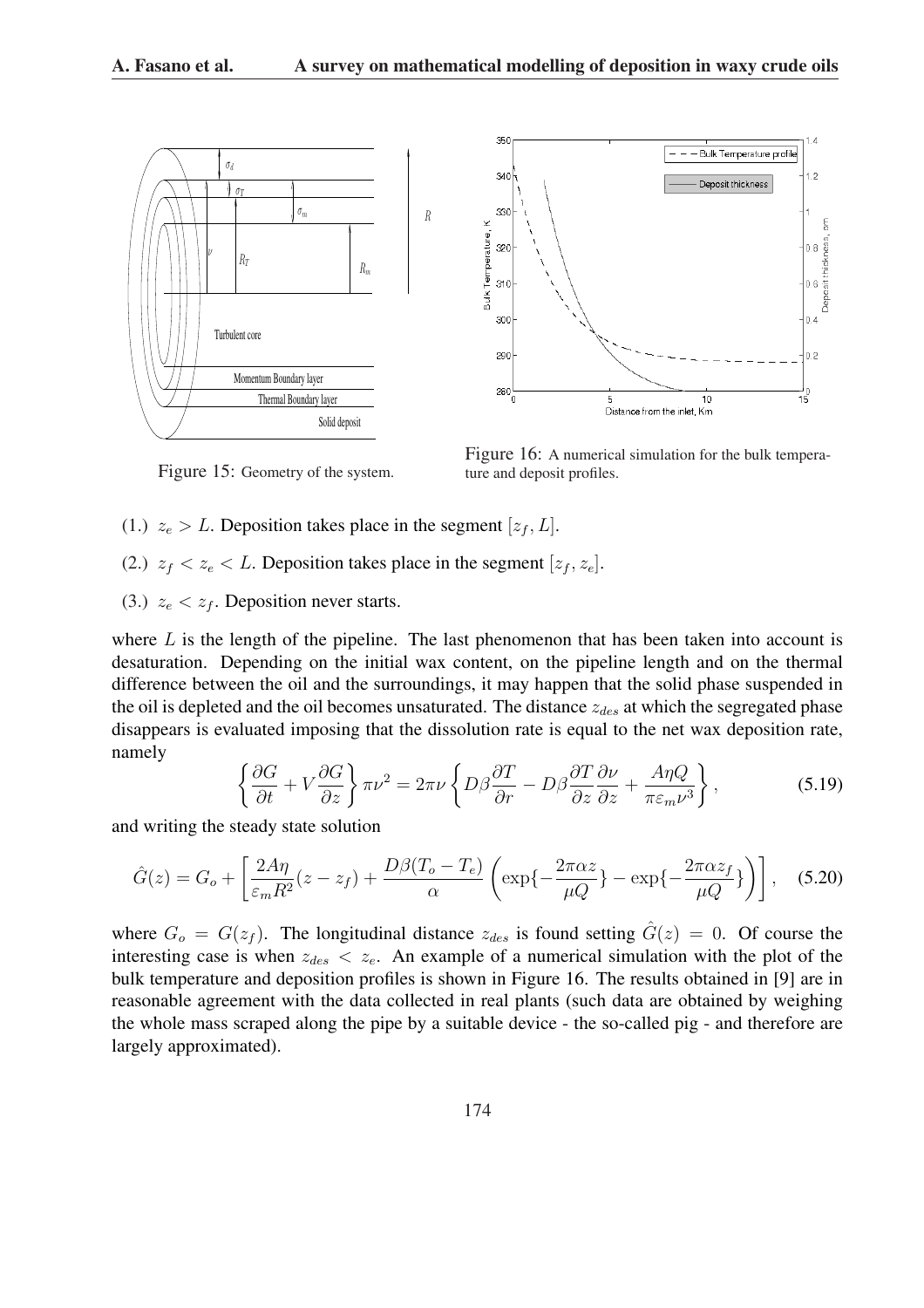

Figure 17: Sketch of the regions and of the interfaces of the various stages.

# 6. Gelification

In the previous sections we have systematically disregarded the phenomenon of gelification, assuming that the temperature is not in a range at which it takes place in a massive way. Gelification consists in the formation of a network of crystals which, even occupying a very modest volume fraction, can effectively entrap the oil and at the same time reduce the diffusivity of dissolved wax. We will confine ourselves to modelling the process in static conditions.

In order to describe a cooling process with gelification we may start with an isothermal nonsaturated solution. In a one-dimensional setting, let the solution occupy the layer  $0 < x < L$ . At time  $t = 0$  wax concentration and temperature have the respective values  $c^*$ ,  $T_w$ , and we are assuming that  $T_w > T_{cp}^*$  (namely the WAT corresponding to the concentration  $c^*$ ). In the process we want to study the temperature at the wall  $x = L$  is kept at the value  $T_w$ , while the wall  $x = 0$ is cooled down to an asymptotic temperature  $T_a$ , sufficiently low to produce gelification (namely below the gelification temperature  $T_{gel}$ , which is a function of the solid wax concentration G).

In what follows it is important to distinguish between the gel (a semi-solid, still evolving structure) and the deposit, by which we mean a region in which the solid wax content is large enough to prevent the diffusion of the wax dissolved in the residual fluid component. In this section we briefly summarize the long analysis performed in [19]. The corresponding evolution of the system will be considerably complicated and can go through the following stages (see Figure 17 for the mathematical domains corresponding to the various stages):

1. *pre-cooling*: no mass flux, with  $T > T_{cp}^*$  everywhere and constant concentration  $c^*$ ;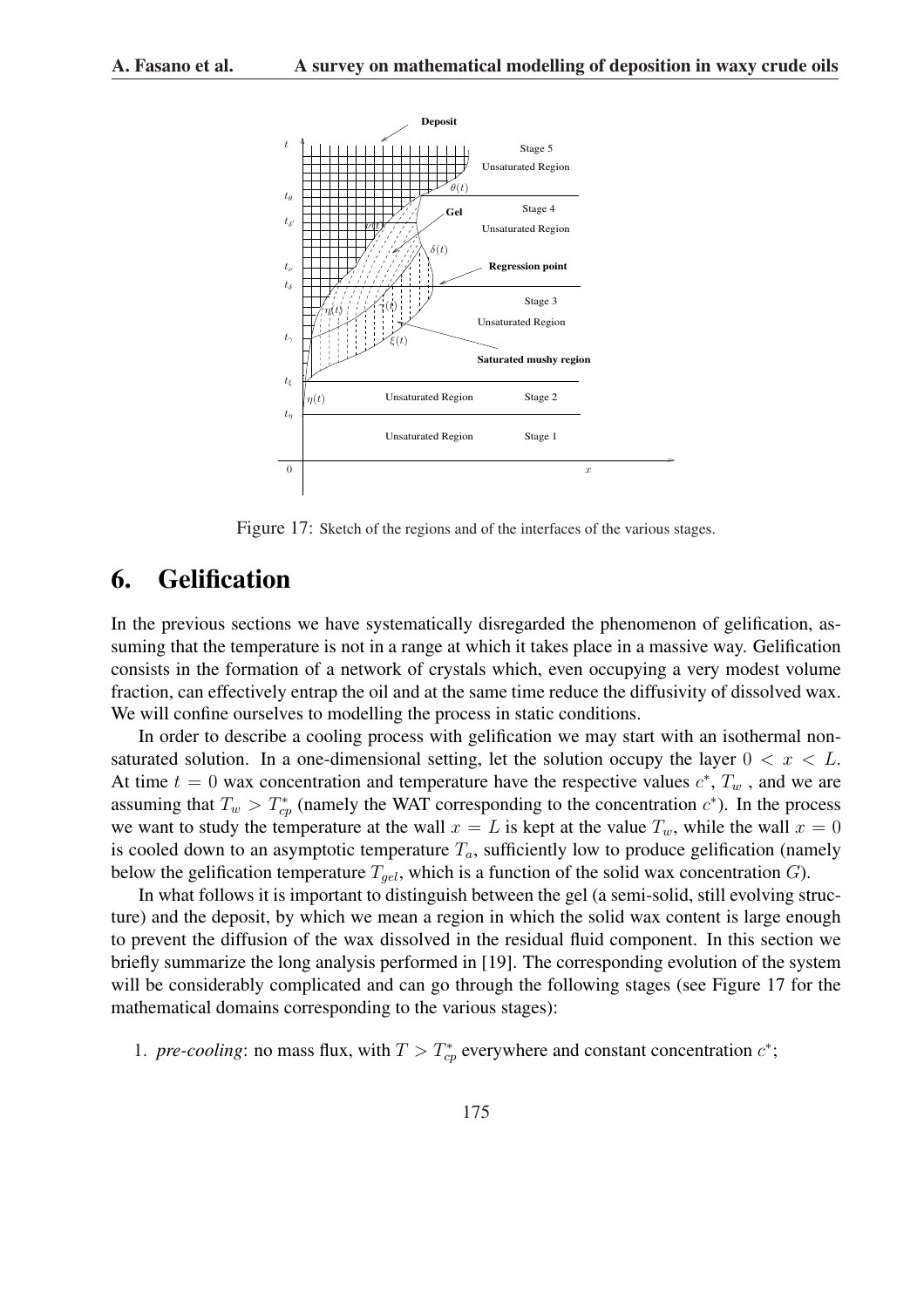- 2. *onset of deposition at the cold wall*: a small non-diffusive region (deposit) starts growing, while the rest of the layer remains unsaturated. The interface concentration is less than  $c^*$ , causing a mass flux that creates the deposit. This stage can be considered as a "waiting time" during which a sufficiently intense wax flux is built up;
- 3. *onset of saturation*: mass flux in the unsaturated region has become sufficiently large to allow the formation of a saturated region, placed between the unsaturated region and the deposit. This new region will eventually evolve into a gel, which, in turn, undergoes further changes becoming a deposit;
- 4. *onset of crystal depletion*: in a finite time, the unsaturated phase stops shrinking and expands back, consuming the suspended solid phase;
- 5. *asymptotic stage*: after the crystal depletion front meets the deposition front, we are back to the situation of stage (ii) and the system goes to its asymptotic state, with a uniform concentration in the unsaturated solution and a deposit, but with no gelified region.

Assuming that the solid phase can exist only in the presence of saturation, the oil entrapped in the gel is necessarily saturated. When the solid crystals concentration is greater than some  $G_{gel}(T)$ , then gelification occurs. The inverse of  $G_{gel}(T)$  is  $T_{gel}(G)$  and it is called the gelification temperature. Liquid wax diffusivity is then a function of G which decreases to zero as G ranges from  $G_{gel}$ to some  $G_{dep} > G_{gel}(T)$ . The total wax concentration is defined as

$$
c_{tot}(x,t) = G(x,t) + c(x,t),
$$
\n(6.1)

with

$$
G(x,t) = [c_{tot}(x,t) - c_s(T(x,t))]_+, \t\t(6.2)
$$

The phase diagram in the  $(c, T)$  plane that describes the states crossed during a cooling process is the one depicted in Figure 18, where  $T_s$  stands for the oil solidification temperature. The thermal field evolves according to the following system

$$
\begin{cases}\n\frac{\partial T}{\partial t} = \left(\frac{k}{\rho c_T}\right) \frac{\partial^2 T}{\partial x^2}, & 0 < x < L, \ t > 0, \\
T(0, t) = T_c(t), & t > 0, \\
T(L, t) = T_w, & t > 0, \\
T(x, 0) = T_w, & 0 < x < L.\n\end{cases}
$$
\n(6.3)

where  $\rho$  is density and  $c_T$  is the specific heat and  $T_c$  is a smooth function such that

$$
T_c(0) = T_w, \qquad \dot{T}_c(t) < 0, \qquad T_s < \lim_{t \to \infty} T_c(t) = T_a < T_{WAT}.\tag{6.4}
$$

In [19] it has been proved that the effects due to latent heat of fusion of wax can be safely neglected. In principle the formation of the phase G should generate a sink term in equation  $(6.3)<sub>1</sub>$ .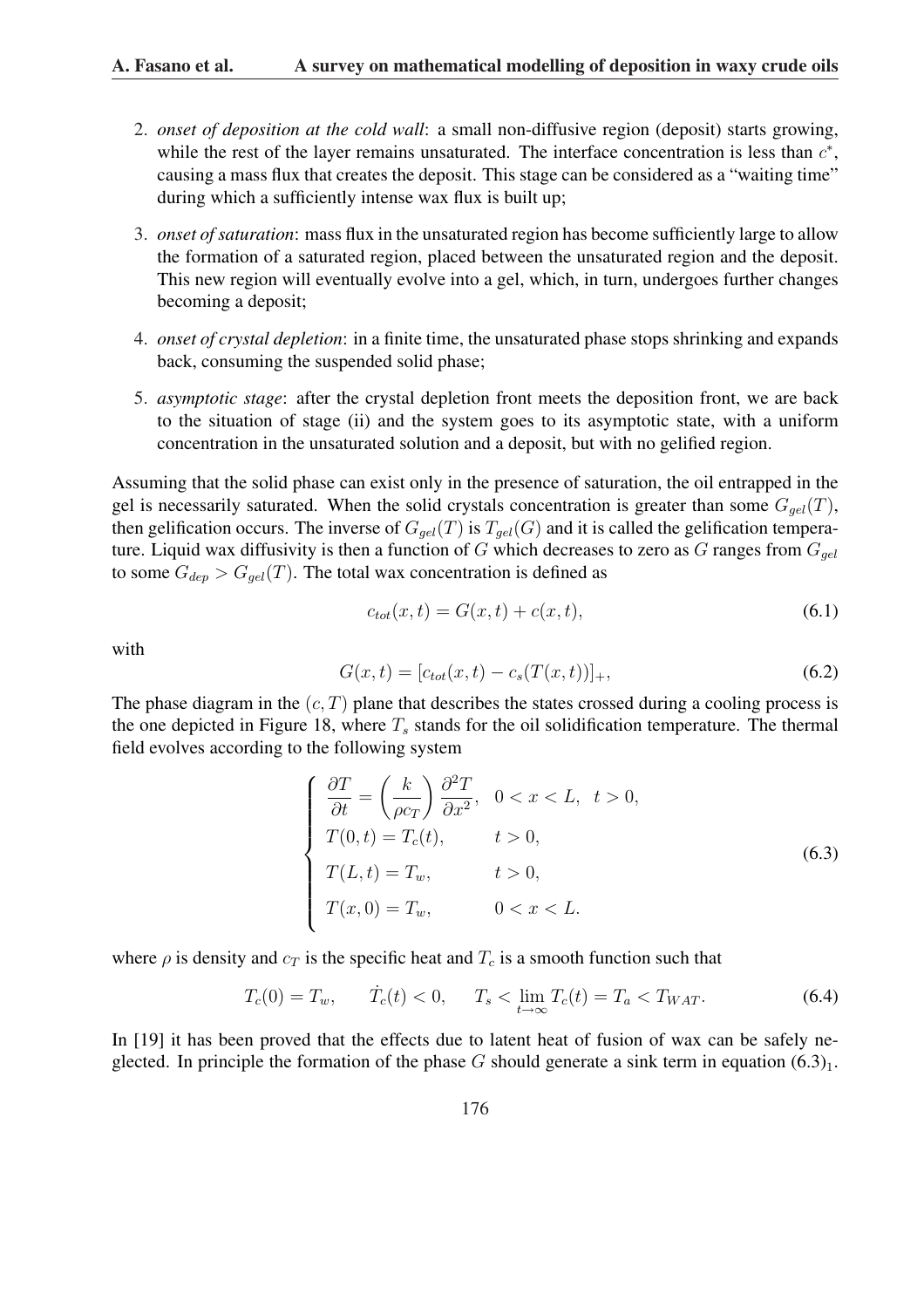



Figure 18: Wax phase diagram.

Figure 19: Plot of the diffusivity coefficient at fixed temperature

The possibility of neglecting such a term is fundamental in our approach, since it decouples the evolution of  $T$  from the one of  $G$ .

A crucial parameter playing a key role in the wax transport is dissolved wax diffusivity  $D$ , which is defined as follows (see Figure 19)

$$
\begin{cases}\nD(G,T) = const > 0, & \text{when } G < G_{gel}(T), \\
\frac{\partial D(G,T)}{\partial T} > 0, & \frac{\partial^2 D(G,T)}{\partial T^2} < 0, & \text{when } G_{gel}(T) < G < G_{dep}, \\
\frac{\partial D(G,T)}{\partial G} < 0, & \frac{\partial^2 D(G,T)}{\partial G^2} < 0, & \text{when } G_{gel}(T) < G < G_{dep}, \\
D(G,T) = 0 & \text{when } G > G_{gel}(T),\n\end{cases}
$$
\n(6.5)

(an explicit example of a function satisfying (6.5) is presented in [19]). Stage one is characterized by the fact that  $c^* = c_s(T_{cp}^*) < c_s(T_w)$  with no mass transport taking place and with  $G = 0$ everywhere in the solution. When the temperature at the cold wall drops below  $T_{cp}^*$  (at time  $t_{\eta}$ ) the system enters stage 2. In this phase a deposit region with thickness  $x = \eta(t)$  appears at  $x = 0$  with  $G(\eta, t) = G_{dep}$ . The reason why the deposit is formed directly (with no intermediate evolution) is that at this stage the incoming wax flow is too low to feed diffusion in an "immature" deposit. Depending on the cooling rate it may happen that wax flux increases to a point that for some time  $t_{\xi} > t_n$  we have

$$
D\frac{\partial c}{\partial x}_{\mid (\eta(t_{\xi}),t_{\xi})} = D\frac{\partial c_s}{\partial x}_{\mid (\eta(t_{\xi}),t_{\xi})} = D\beta \frac{\partial T}{\partial x}_{\mid (\eta(t_{\xi}),t_{\xi})}.
$$
\n(6.6)

In this situation a *mushy region*  $\eta(t) < x < \xi(t)$  starting from  $x = \eta(t_\xi)$  appears, leading to stage 3, and characterized by the simultaneous presence of a saturated solution ( $c = c_s(T)$ ) and of a solid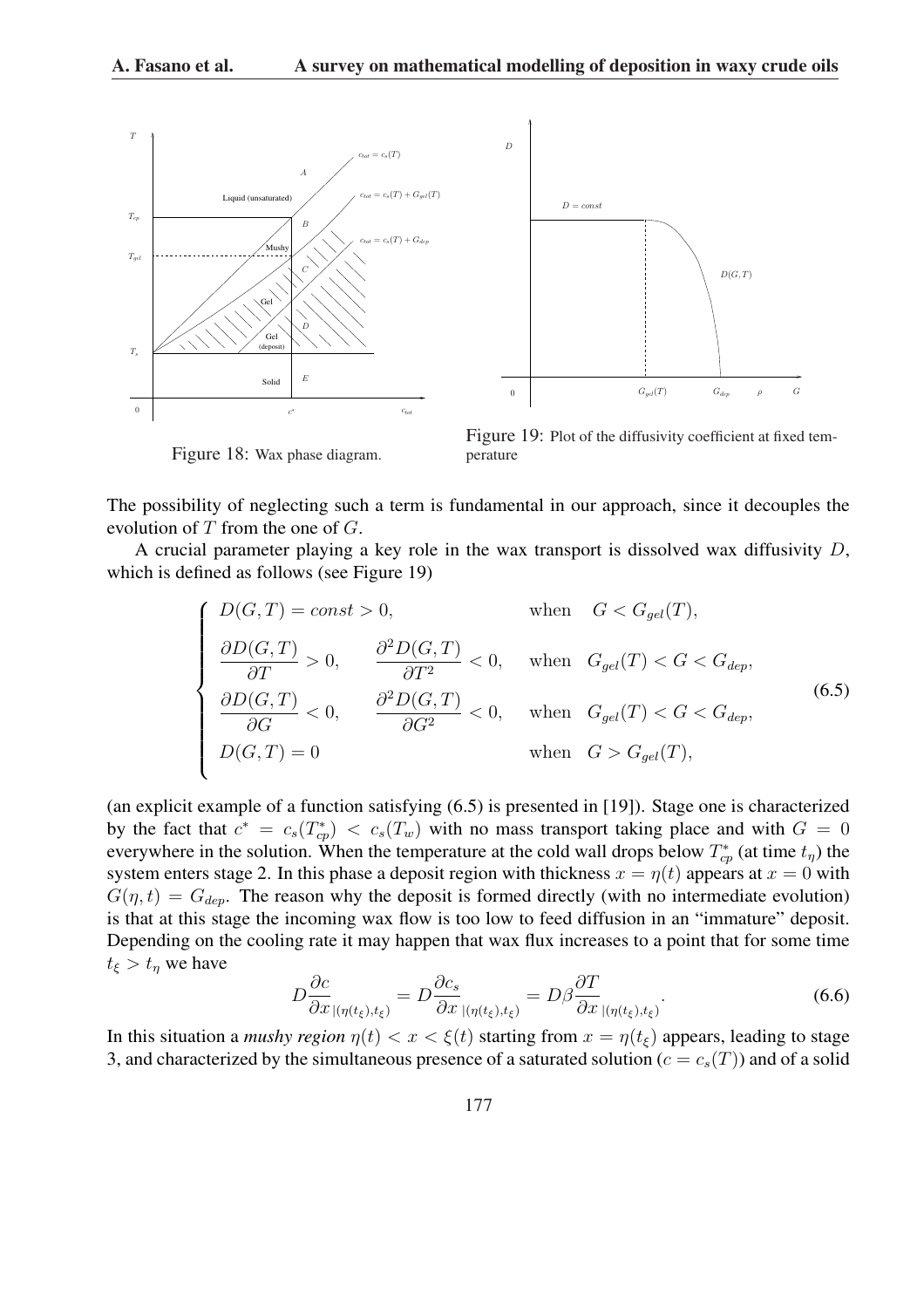segregated phase ( $G > 0$ ). The curve  $x = \xi(t)$  can be called the saturation front. The duration of stage 2 is called the *waiting time* and can be finite or infinite. When the system enters stage 3 the liquid wax concentration  $c(x, t)$  satisfies the following problem in the unsaturated phase

$$
\begin{cases}\n\frac{\partial c}{\partial t} = \frac{\partial}{\partial x} \left( D \frac{\partial c}{\partial x} \right), & \text{in } \xi(t) < x < L, \ t > t_{\xi}, \\
c(x, t_{\xi}) = \bar{c}(x), & 0 = \xi(t_{\xi}) \le x \le L, \\
\frac{\partial c}{\partial x}(L, t) = 0, \ t > t_{\xi}, \\
c(\xi, t) = c_s(T(\xi, t)), \ t > t_{\xi}, \\
\frac{\partial c}{\partial x}(\xi, t) = \beta \frac{\partial T}{\partial x}(\xi, t), \ t > t_{\xi}, \\
\xi(t_{\xi}) = \eta(t_{\xi}),\n\end{cases} \tag{6.7}
$$

where the initial datum  $\bar{c}(x)$  is obtained from stage 2. From the mathematical point of view, problem (6.7) can be classified as a free boundary problem with Cauchy data on the free boundary. The related mathematical aspects are discussed in detail in [19]. In the saturated domain  $\eta(t)$  <  $x < \xi(t)$   $c = c_s(T)$ . At this stage the evolution of G is obtained assuming local thermodynamical equilibrium (i.e. assuming that the transition  $c_s \to G$  is instantaneous) which yields

$$
\left(\frac{\partial}{\partial t} - D\frac{\partial^2}{\partial x^2}\right)c_s(T) = \beta \left(1 - \frac{D}{D_T}\right)\frac{\partial T}{\partial t} = -\frac{\partial G}{\partial t}
$$
\n(6.8)

In this model the diffusivity of the solid phase is completely neglected. Integration of the equation above between  $t = \xi^{-1}(x)$  (the region where  $G = 0$ ) and t gives

$$
G(x,t) = -\mu \left[ T(x,t) - T(x,\xi^{-1}(x)) \right],
$$
\n(6.9)

Note that the presence of the time  $\xi^{-1}(x)$  links G to the evolution of the saturation front. The deposit now grows according to

$$
[G_{dep} - G(\eta^+, t)]\dot{\eta} = D\beta \frac{\partial T}{\partial x}(\eta, t), \qquad (6.10)
$$

where  $G(\eta^+, t)$  is evaluated by means of (6.9). When, at some time  $t_\delta > t_\xi$ , the liquid wax diffusing through  $x = \xi(t)$  is no longer sufficient to compensate the wax leaving the saturated phase, then the saturation front comes to a stop, i.e.  $\dot{\xi} = 0$ . From that time on the front reverts its motion and solid crystals are dissolved in order to balance the mass flux on the boundary  $x = \xi(t)$  not fully provided by the flux coming from the unsaturated region. At this stage the front  $x = \xi$  is renamed with  $x = \delta$  (the *depletion* front) which is now moving towards the cold wall. The problem in the unsaturated region becomes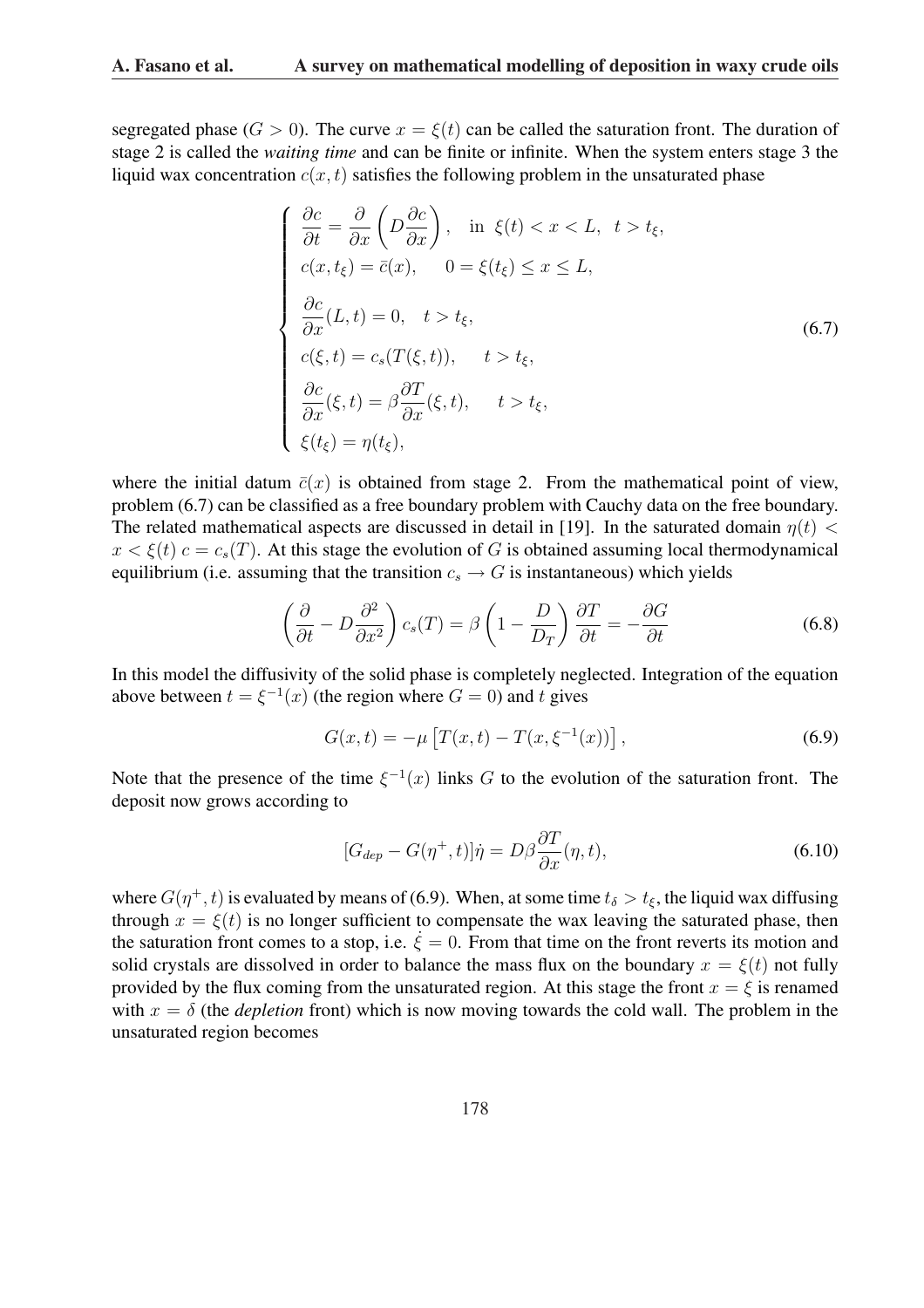$$
\begin{cases}\n\frac{\partial c}{\partial t} = \frac{\partial}{\partial x} \left( D \frac{\partial c}{\partial x} \right), & \text{in } \delta(t) < x < L, \ t > t_{\delta}, \\
c(x, t_{\delta}) = \overline{c}(x), & \delta(t_{\delta}) \le x \le L, \\
\frac{\partial c}{\partial x}(L, t) = 0, \ t > t_{\delta}, \\
c(\delta, t) = c_s(T(\delta, t)), \ t > t_{\delta}, \\
-G(\delta, t)\dot{\delta} + D \frac{\partial c}{\partial x}(\delta, t) = D_c(G, T)_{|(\delta, t)} \beta \frac{\partial T}{\partial x}(\delta, t), \ t > t_{\delta}, \\
\delta(t_{\delta}) = \xi(t_{\delta}).\n\end{cases} \tag{6.11}
$$

The concentration profile  $\bar{\bar{c}}(x)$  is the one at the exit from the previous stage. A glance at the free boundary condition  $(6.11)_5$  reveals a quite serious mathematical difficulty in the study of this problem: at the transition time  $t = t_\delta$  the coefficient of  $\delta$  vanishes. Condition (6.11)<sub>5</sub> is of Stefan type and the vanishing of the "latent heat" prevents the applicability of known theorems. Therefore a special analysis has to be devoted to the behaviour of the solution close to  $t = t_{\delta}$ . It has been proved that not only the solution exists, but also that  $\delta(t_\delta) = 0$ , i.e. the desaturation front is in fact a  $C^1$  continuation of the saturation front (though it can be shown that it cannot be  $C^2$ ).

At some time  $t_{\gamma}$  the function  $G(\eta^+, t)$  may reach the critical value  $G_{gel}$ . When this occurs the gelification front  $x = \gamma(t)$ , starting from  $x = \eta(t_\gamma)$ , appears. Such a front is defined by the implicit equation £

$$
G_{gel}(T(\gamma(t),t)) = -\mu \left[ T(\gamma(t),t) - T(\gamma(t),\xi^{-1}(\gamma(t))) \right]. \tag{6.12}
$$

For  $x > \gamma(t) G(x, t)$  is still defined through (6.9), while for  $\eta(t) < x < \gamma(t)$  we have

$$
\frac{\partial G}{\partial t} = \frac{\partial}{\partial x} \left( \beta D \frac{\partial T}{\partial x} \right) - \beta \frac{\partial T}{\partial t},\tag{6.13}
$$

where now D is not constant, but depends on G and T. From  $(6.13)$  we get

$$
\begin{cases}\n\frac{\partial G}{\partial t} - \frac{\partial G}{\partial x} \left( \beta \frac{\partial D_c}{\partial G} \frac{\partial T}{\partial x} \right) = \beta \left( \frac{D_c}{D_T} - 1 \right) \frac{\partial T}{\partial t} + \beta \frac{\partial D_c}{\partial T} \left( \frac{\partial T}{\partial x} \right)^2, \\
G(\gamma, t) = G_{gel}(T(\gamma, t)) = -\mu \left[ T(\gamma, t) - T(\gamma, \xi^{-1}(\gamma)) \right],\n\end{cases} (6.14)
$$

which is the nonlinear first order PDE that governs the evolution of the solid phase concentration G. For  $t > t<sub>\gamma</sub>$  the deposit layer continues to grow according to (6.10) even though now  $G(\eta^+, t)$ is evaluated through the solution of  $(6.14)$ . It can be proved that G increases along the characteristics so that for some time  $t_{\nu}$  it may reach the value  $G_{dep}$ . In addition it can be proved that the characteristic lines are intercepted by either  $x = v(t)$ , or  $x = \delta(t)$  before any shock phenomenon takes place. This is of course crucial, since this possibility is indeed implicit in the mathematical structure of problem  $(6.14)$  (owing to the fact that the diffusivity of G has been neglected). The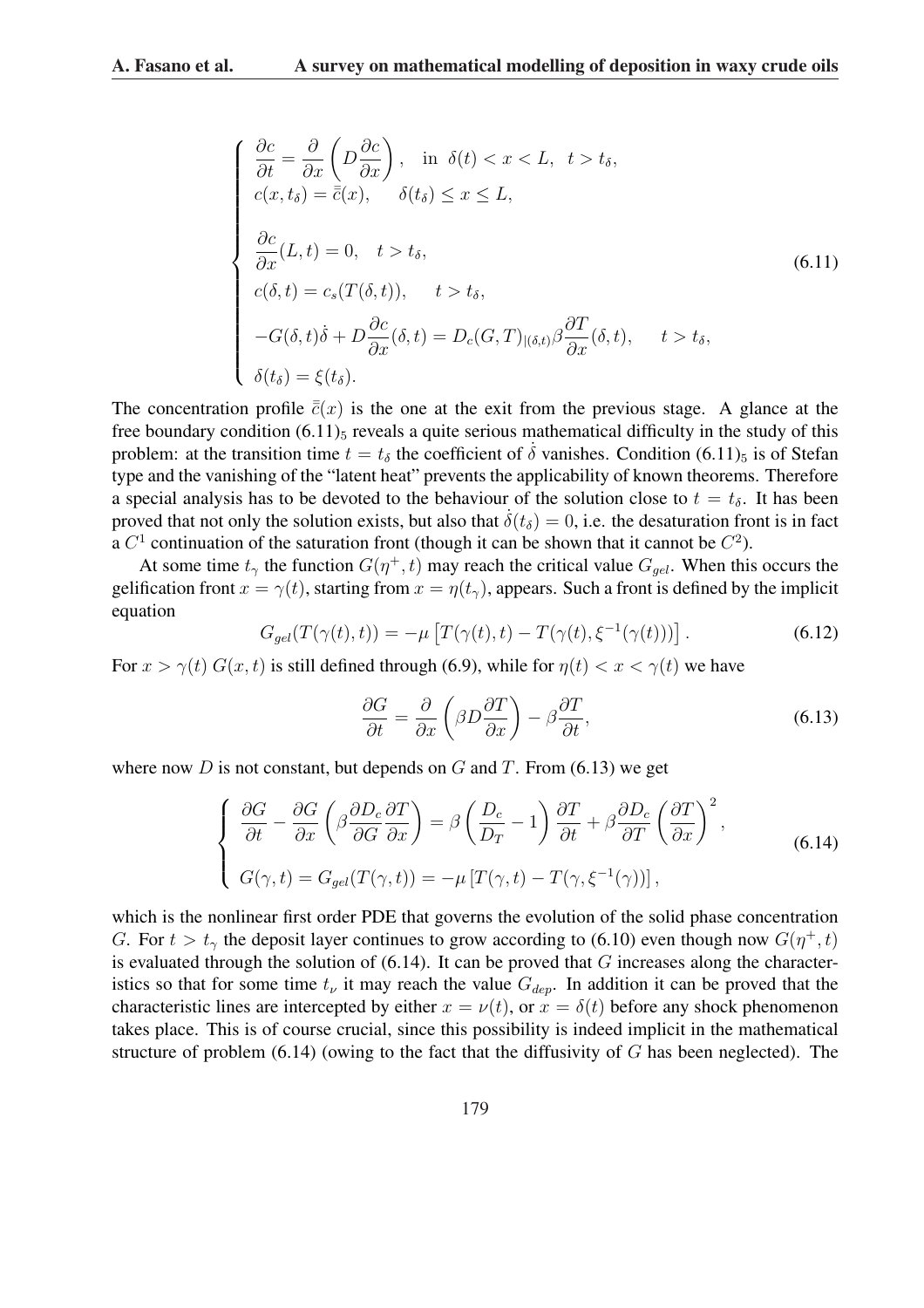assumptions made on the function  $D(G, T)$  are essential in the demonstration of this important property.

At the time when  $G = G_{dep}$  the diffusivity D vanishes and the deposit grows along the level set  $x = v(t)$ . If the front  $x = v(t)$  does not appear, the front  $x = \delta(t)$  can meet the deposit front while still decreasing. If, on the other hand, the front  $x = v(t)$  does appear it can be proved that the depletion front has to invert its motion before meeting the deposit front. Stage 4 ends when the unsaturated region comes in touch with the deposit front and the system enters stage 5. During this stage the unsaturated region is governed by

$$
\begin{cases}\n\frac{\partial c}{\partial t} = \frac{\partial}{\partial x} \left( D \frac{\partial c}{\partial x} \right), & \text{in } \theta(t) < x < L, \ t > t_{\theta}, \\
c(x, t_{\theta}) = \overline{\overline{c}}(x), & \theta(t_{\theta}) < x < L, \\
\frac{\partial c}{\partial x}(L, t) = 0, \ t > t_{\theta}, \\
c(\theta, t) = c_s(T(\theta, t)), \ t > t_{\theta}, \\
G_{dep}\dot{\theta} = D \frac{\partial c}{\partial x}(\theta, t), \ t > t_{\theta} \\
\theta(t_{\theta}) = \delta(t_{\theta}) = \nu(t_{\theta}),\n\end{cases} \tag{6.15}
$$

where  $x = \theta(t)$  represents the deposition front. The mathematical structure of problem (6.15) is again of the Stefan type. The final deposit thickness  $\theta_{\infty}$  can be evaluated by the following mass balance  $\int \theta \infty$  $\int \theta \infty$ 

$$
c^*L = \int_0^{\theta_{\infty}} G_{\infty}(x)dx + \int_0^{\theta_{\infty}} c_s(T_{\infty}(x))dx + c_s(T_{\infty}(\theta_{\infty}))(L - \theta_{\infty}).
$$
 (6.16)

where  $c(\theta_{\infty}) = c_s(T(\theta_{\infty}))$  and where  $G_{\infty}(x)$  is the asymptotic concentration of solid wax in the deposit. Condition for the existence and uniqueness of  $\theta_{\infty} < L$  can be established. A marginal, but nontrivial, remark is concerned with the transition from stage 4 to stage 5. It may occur while  $\delta$  is negative, but there are cases in which the motion of the front  $x = \delta(t)$  reverses its direction (becoming once more increasing) for a while before stage 5 is entered. This case is very technical and will not be discussed here.

# 7. Conclusions

We have reviewed a whole class of phenomena related with the process of the formation of wax deposit in non-isothermal WCO's. We have tried to highlight the complexity of the phase transition process and the phenomenon of thermally-induced wax migration in a saturated solution, which is the prevailing mechanism driving the formation of deposits in pipelines crossing cold regions. We have described the models allowing to interpret the data of the so-called cold finger device (both static and with agitation), so to obtain the values of wax diffusivity and solubility.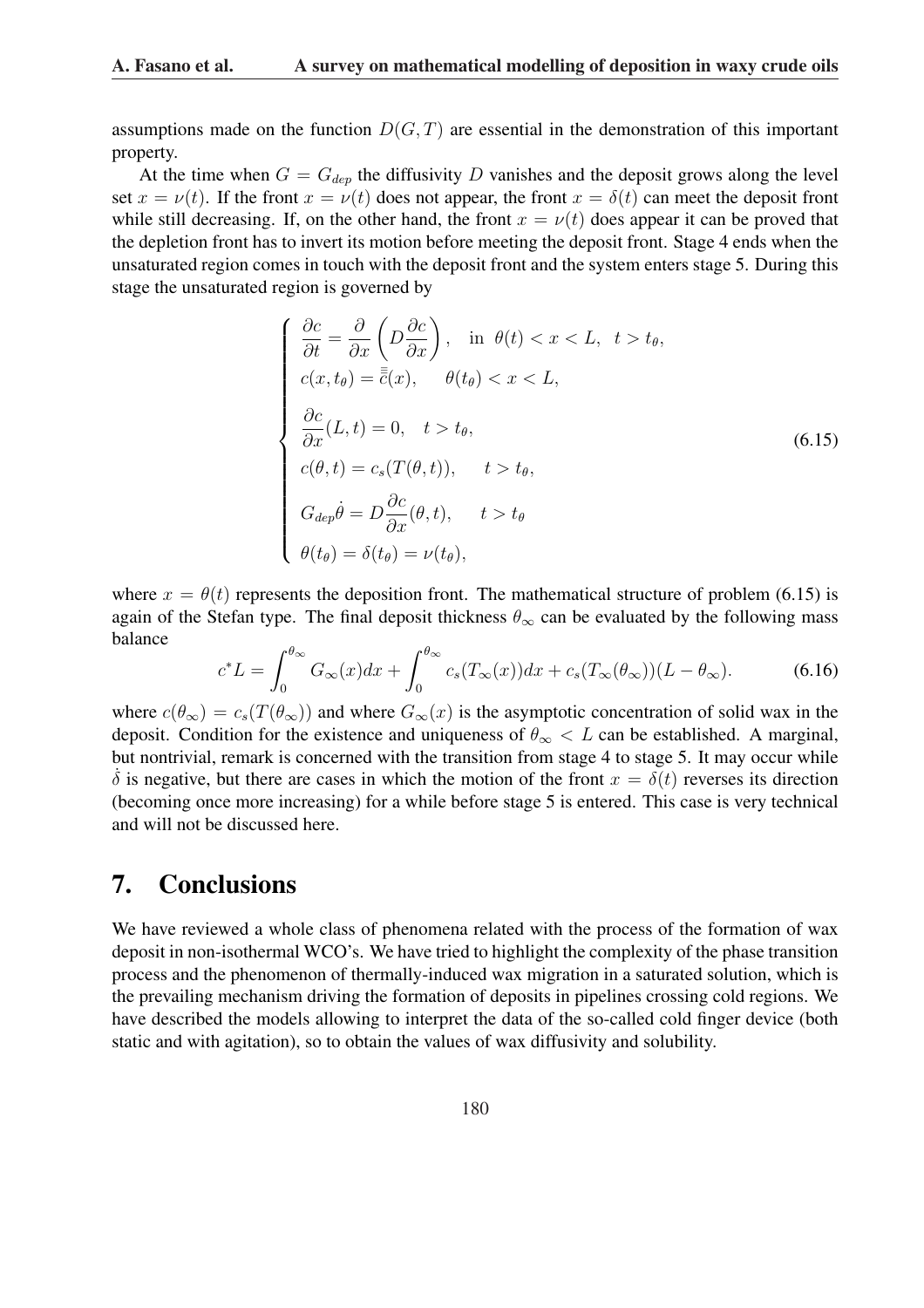After that analysis we have sketched the deposition process in the pipelining of WCO's in nonisothermal conditions and in turbulent regime. Here we have taken into account various concurrent phenomena, such as ablation and ageing of the deposit, as well as the possible desaturation of the oil in a distant segment of the pipe.

Finally we have devoted a section to the study of a static WCO with a temperature evolution allowing the onset of gelification. The resulting problem is very complex, since various free boundaries can appear, separating regions evolving according to differential systems of different types. The mathematics becomes here particularly complicated, due to the occurrence of conditions which are non-standard in the free boundary problems of the classes considered. We believe that this is the first review paper in which all these subjects have been addressed and that it can be helpful for further investigations, which are indeed necessary since, for instance, a model for the WCO's pipelining including gelification is still missing.

# Acknowledgements

Authors would like to thank eni exploration and production for technical and financial support of this work.

# References

- [1] M. Avrami. *Kinetics of Phase Change. I. General Theory*. J. Chem. Phys., 7 (1939), No. 12, 1103–1112.
- [2] M. Avrami. *Kinetics of Phase Change. II. Transformation-Time Relations for Random Distribution of Nuclei*. J. Chem. Phys., 8 (1940), No. 2, 212–224.
- [3] M. Avrami. *Kinetics of Phase Change. III. Granulation, Phase Change, and Microstructure*. J. Chem. Phys., 9 (1941), No. 2, 177–184.
- [4] L.F.A. Azevedo, A.M Texeira. *A critical review of the modeling of wax deposition mechanisms*. Pet. Sci. Technol., 21 (2003), No. 3& 4, 393–408.
- [5] E.D. Burger, T.K. Perkins, J.H.J Striegler. *Studies of wax deposition in the trans Alaska pipeline*. J. Pet. Technol., June (1981), 1075–1086..
- [6] E. Comparini, F. Talamucci. *A general model for wax diffusion in crude oils under thermal gradient*, in Applied and Industrial Mathematics in Italy, (v. Cutello et al. eds.), World Scientific (2007), 259–270.
- [7] S. Correra, A. Fasano, L. Fusi, M. Primicerio, F. Rosso. *Wax diffusivity under given thermal gradient: a mathematical model*, ZAMM Z.Angew. Math. Mech., 87 (2007), No. 1, 24–36.
- [8] S. Correra, A. Fasano, L. Fusi, M. Primicerio. *Modelling of wax diffusion in crude oils: the cold finger device*, Appl. Math. Modl., 31 (2007), No. 10, 2286–2298.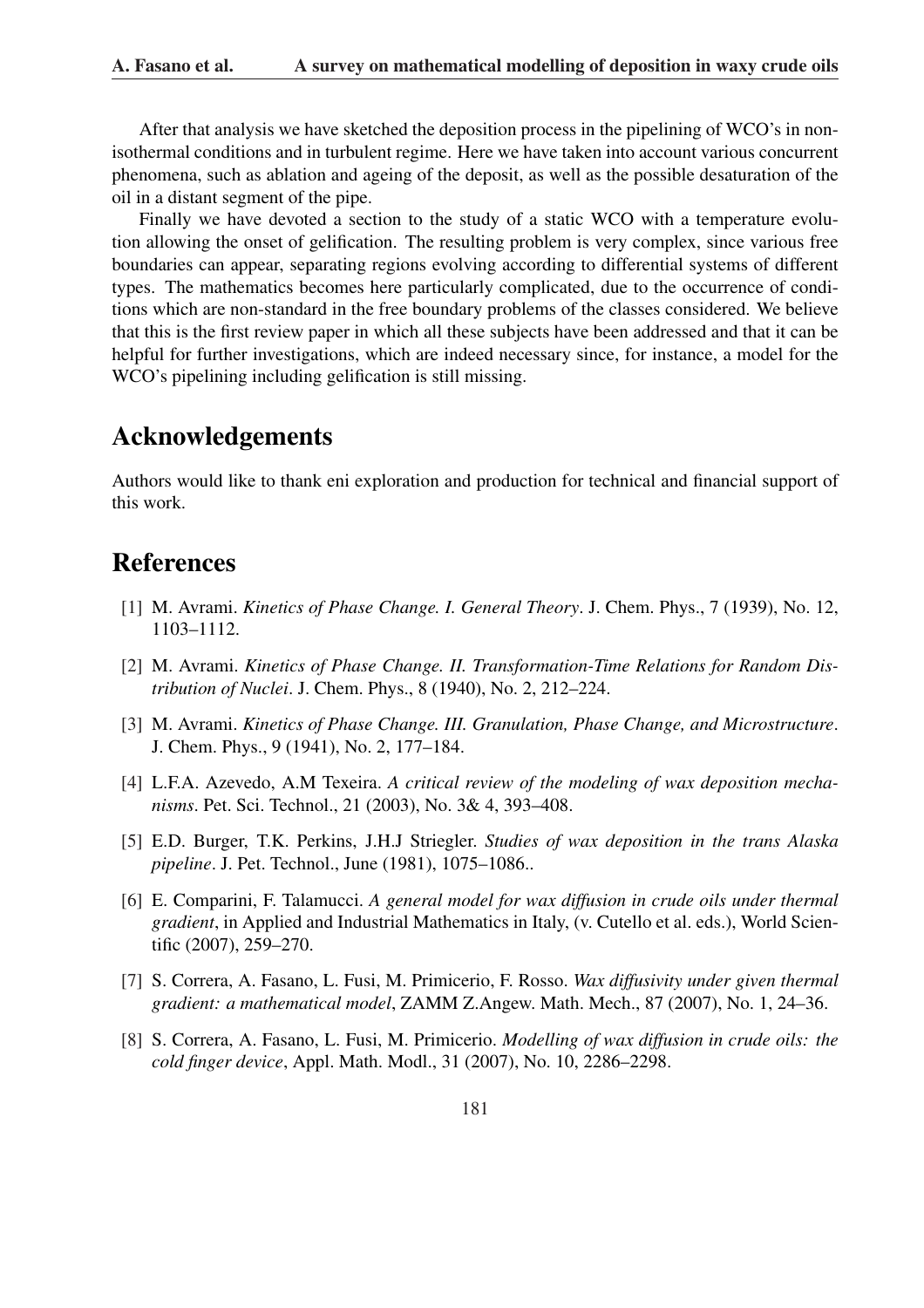- [9] S. Correra, A. Fasano, L. Fusi L., D. Merino–Garcia D. *Calculating deposit formation in the pipelining of waxy crude oils*. Meccanica, 42 (2007), No. 2, 149–165.
- [10] B. Coto, C. Martos, J.J. Espada, M.D. Robustillo, J.L. Peña. *Analysis of paraffin precipitation from petroleum mixtures by means of DSC: iterative procedure considering solid-liquid equilibrium equations*. Fuel, 89 (2010), 1087–1094.
- [11] J.A.P. Coutinho, K. Knudsen, S.I. Andersen. *A local composition model for paraffinic solis solution*. Chem. Eng. Science, 51 (1996), No. 12, 3273–3282.
- [12] J.A.P. Coutinho, V. Ruffier-Meary. *The use of differential scanning calorimetry in studies of wax deposition: measuring the solid formation and binary solid-liquid equilibrium phase diagrams*. Oil Gas Sci. Technol., 54 (1999), No. 5, 641–648.
- [13] J.A.P. Coutinho, B. Edmonds, T. Moorwood, R. Szczepanski, X. Zhang. *Reliable wax predictions for flow assurance*. Energ. Fuel, 20 (2006) 1081–1088.
- [14] J.C. Escobar-Remolina. *Prediction of characteristics of wax precipitation in synthetic mixtures and fluids of petroleum: a new model*. Fluid Phase Equilibr., 240 (2006) 197–203.
- [15] L. Faienza. Mathematical models for wax deposition in crude oils. PhD Thesis, Dept. of Math., University of Florence (2010).
- [16] A. Fasano, M Primicerio. *Heat and mass transfer in non-isothermal partially saturated solutions*. New Trends in Mathematical Physics,(P. Fergola et al. eds.), World Scientific (2003), 33–44.
- [17] A. Fasano, M Primicerio. *Temperature driven mass transport in concentrated saturated solutions*. Prog. nonlin., 61 (2005), 91-108.
- [18] A. Fasano, M Primicerio. *Wax deposition in crude oil: a new approach*. Rend. Mat. Acc. Lincei, 9 (2005), 251-263.
- [19] A. Fasano, L. Fusi, J.R. Ockendon, M. Primicerio. *Gelification and mass transport in a static non-isothermal waxy solution*. Euro. J. of Appl. Math., 20 (2009), No. 1, 93–122.
- [20] R. Gianni, A.G. Petrova. *One-dimensional problem for heat and mass transport in oil-wax solution*. Rend. Mat. Acc. Lincei, 9 (2005), 181–196.
- [21] A.Hammami, A.K.Mehrotra. *Non-isothermal crystallization kinetics of n-paraffins with chain lenght between thirty and fifty*. Thermochim. Acta, 211 (1992), 137–153.
- [22] A.Hammami, A.K.Mehrotra. *Non-isothermal crystallization kinetics of even-numbered and odd-numbered normal alkanes*. Thermochim. Acta, 215 (1993), 197–209.
- [23] A.N. Kolmogorov. *In Russian*. Bull. Acad. Sci. USSR. Ser. Math., 3 (1937), 355–359.